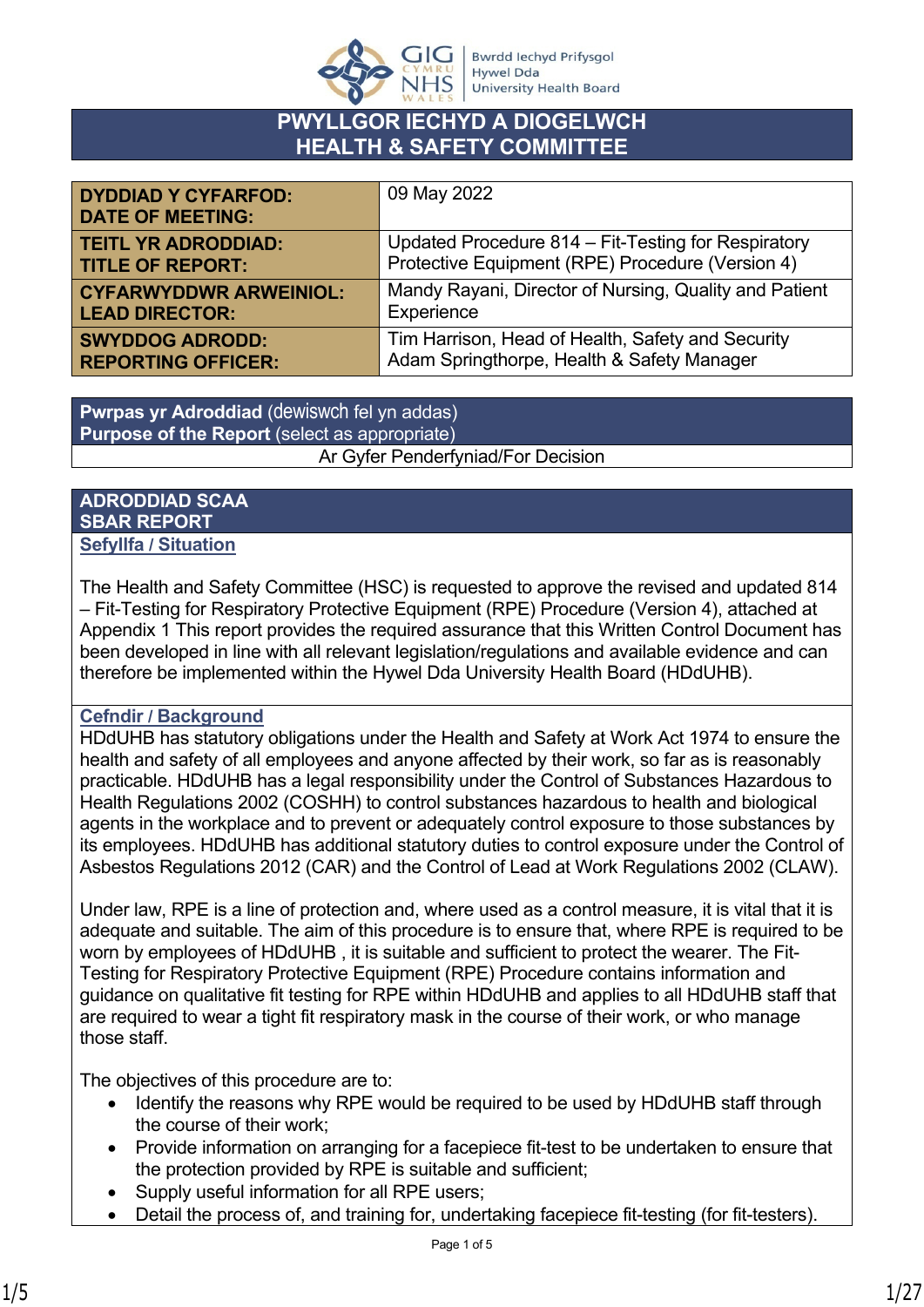#### **Asesiad / Assessment**

There have been no changes to the relevant legislation or guidance since the 2020 Version 3 of the Procedure.

Changes have been made to the corporate elements of the procedure i.e. the Owning Group is now the Health and Safety Advisory Group (HSAG), and the lead Executive Director for the Procedure is now the Director of Nursing, Quality and Patient Experience rather than the Director of Operations.

Section 7- Arranging a face-fit has been updated to reflect practices that have evolved in response to the COVID-19 pandemic. The Health, Safety and Security department has established a Health Board-wide network of trained face-fit testers, following a Train-the-Trainer model, therefore allowing Wards and Departments to fulfil their own facepiece fit-testing or retesting needs.

Section 8 – Reusable Respirators has been included and provides specific information for both fit testers and respirator users regarding the selection and safe use of reusable respirators.

Additional minor amendments have been made to the Procedure. Consultation has been undertaken by the Policy Co-Ordination Officer regarding the amendments detailed in this report and confirmation was received that the procedure did not require global consultation.

The reviewed and updated procedure was circulated to the full membership of the HSAG for comment for a period of two weeks. The Group comprises of representation from Health and Safety, Occupational Health, Operational Compliance and Manual Handling departments. The procedure was also circulated to all members of the Infection Prevention and Control team for comment. Minimal comments were received and actioned. The updated procedure was approved by the HSAG on 6<sup>th</sup> April 2022.

The procedure will be available for all areas via the HDdUHB Policy Internet site. For the Fit-Testing for Respiratory Protective Equipment (RPE) Procedure to be successful, departmental managers will be required to ensure that, where RPE is required to be worn by HDdUHB employees within their area(s) of responsibility, it is suitable and sufficient to protect the wearer.

Compliance with this procedure will be monitored locally and re-enforced within localities via local risk management and health and safety arrangements.

The procedure will be reviewed every three years or earlier should audit results or changes to legislation / practice within HDdUHB indicate otherwise.

#### **Argymhelliad / Recommendation**

The Health and Safety Committee is requested to approve the revised and updated 814 – Fit-Testing for Respiratory Protective Equipment (RPE) Procedure (Version 4).

| <b>Amcanion: (rhaid cwblhau)</b><br>Objectives: (must be completed) |                                                                                                                                                                                               |
|---------------------------------------------------------------------|-----------------------------------------------------------------------------------------------------------------------------------------------------------------------------------------------|
| <b>Committee ToR Reference:</b>                                     | 3.16 Approve organisational Health and Safety Policies,<br>Cyfeirnod Cylch Gorchwyl y Pwyllgor: Procedures, Guidelines and Codes of Practice (policies<br>within the scope of the Committee). |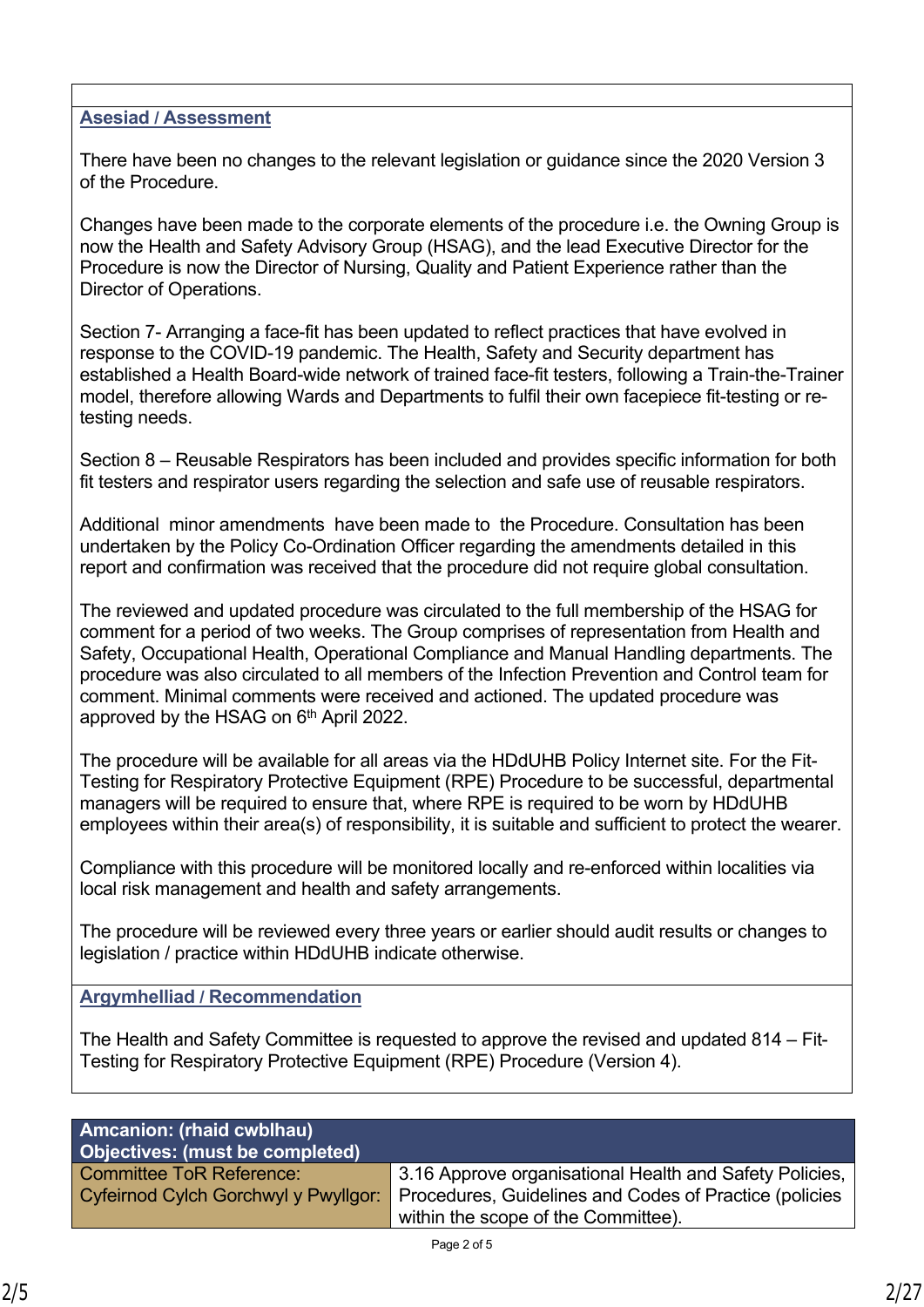| Cyfeirnod Cofrestr Risg Datix a Sgôr<br>Cyfredol:<br>Datix Risk Register Reference and<br>Score:                                               | Not applicable.                                                                                                                                       |
|------------------------------------------------------------------------------------------------------------------------------------------------|-------------------------------------------------------------------------------------------------------------------------------------------------------|
| Safon(au) Gofal ac lechyd:<br>Health and Care Standard(s):                                                                                     | 1. Staying Healthy<br>1.1 Health Promotion, Protection and Improvement<br>2.1 Managing Risk and Promoting Health and Safety<br>7. Staff and Resources |
| <b>Amcanion Strategol y BIP:</b><br><b>UHB Strategic Objectives:</b>                                                                           | 1. Putting people at the heart of everything we do<br>4. The best health and wellbeing for our individuals,<br>families and communities               |
| <b>Amcanion Llesiant BIP:</b><br><b>UHB Well-being Objectives:</b><br><b>Hyperlink to HDdUHB Well-being</b><br><b>Objectives Annual Report</b> | 2. Develop a skilled and flexible workforce to meet the<br>changing needs of the modern NHS                                                           |

| <b>Gwybodaeth Ychwanegol:</b><br><b>Further Information:</b>                                                                                                           |                                                                                                                                                                                                                                                                                                                                                                                                                                                                                                                                                                                                                                                                                                                                                                                                                                                                                                                                                                                                                                                                 |
|------------------------------------------------------------------------------------------------------------------------------------------------------------------------|-----------------------------------------------------------------------------------------------------------------------------------------------------------------------------------------------------------------------------------------------------------------------------------------------------------------------------------------------------------------------------------------------------------------------------------------------------------------------------------------------------------------------------------------------------------------------------------------------------------------------------------------------------------------------------------------------------------------------------------------------------------------------------------------------------------------------------------------------------------------------------------------------------------------------------------------------------------------------------------------------------------------------------------------------------------------|
| Ar sail tystiolaeth:<br><b>Evidence Base:</b>                                                                                                                          | H.M. Government: Statutory Instrument (2002),<br>$\bullet$<br>Control of Substances Hazardous to Health. The<br><b>Control of Substances Hazardous to Health</b><br>Regulations 2002 as amended, H.M. Stationary<br>Office, London<br>HSE (2012), Fit Testing of Respiratory Protective<br>$\bullet$<br>Equipment Facepieces, Operational Circular OC<br>282/28, FOD Central Specialist Division<br>HSE (2005), The Control of Substances<br>$\bullet$<br>Hazardous to Health Regulations 2002 as<br>amended, Approved Code of Practice and<br>Guidance L5 (fifth edition), HSE Books, Norwich,<br>England<br>HSE (2013). Respiratory Protective Equipment at<br>$\bullet$<br>Work, A Practical Guide HSG53 (fourth edition),<br>HSE Books, Norwich, England<br>HSE (2009) Working with Substances Hazardous<br>$\bullet$<br>to Health, What you need to know about COSHH<br>INDG136(rev4), HSE Books Sudbury, England.<br>3M, Guide to using the 3M Qualitative Fit Test Kit,<br>3M Occupational Health and Environmental Safety<br>Group, Bracknell, England. |
| <b>Rhestr Termau:</b><br><b>Glossary of Terms:</b>                                                                                                                     | As contained within the body of the report.                                                                                                                                                                                                                                                                                                                                                                                                                                                                                                                                                                                                                                                                                                                                                                                                                                                                                                                                                                                                                     |
| Partïon / Pwyllgorau â ymgynhorwyd<br>ymlaen llaw y Pwyllgor Ansawdd<br>lechyd a Diogelwch:<br>Parties / Committees consulted prior<br>to Health and Safety Committee: | <b>Health and Safety Advisory Group</b><br>Local consultation                                                                                                                                                                                                                                                                                                                                                                                                                                                                                                                                                                                                                                                                                                                                                                                                                                                                                                                                                                                                   |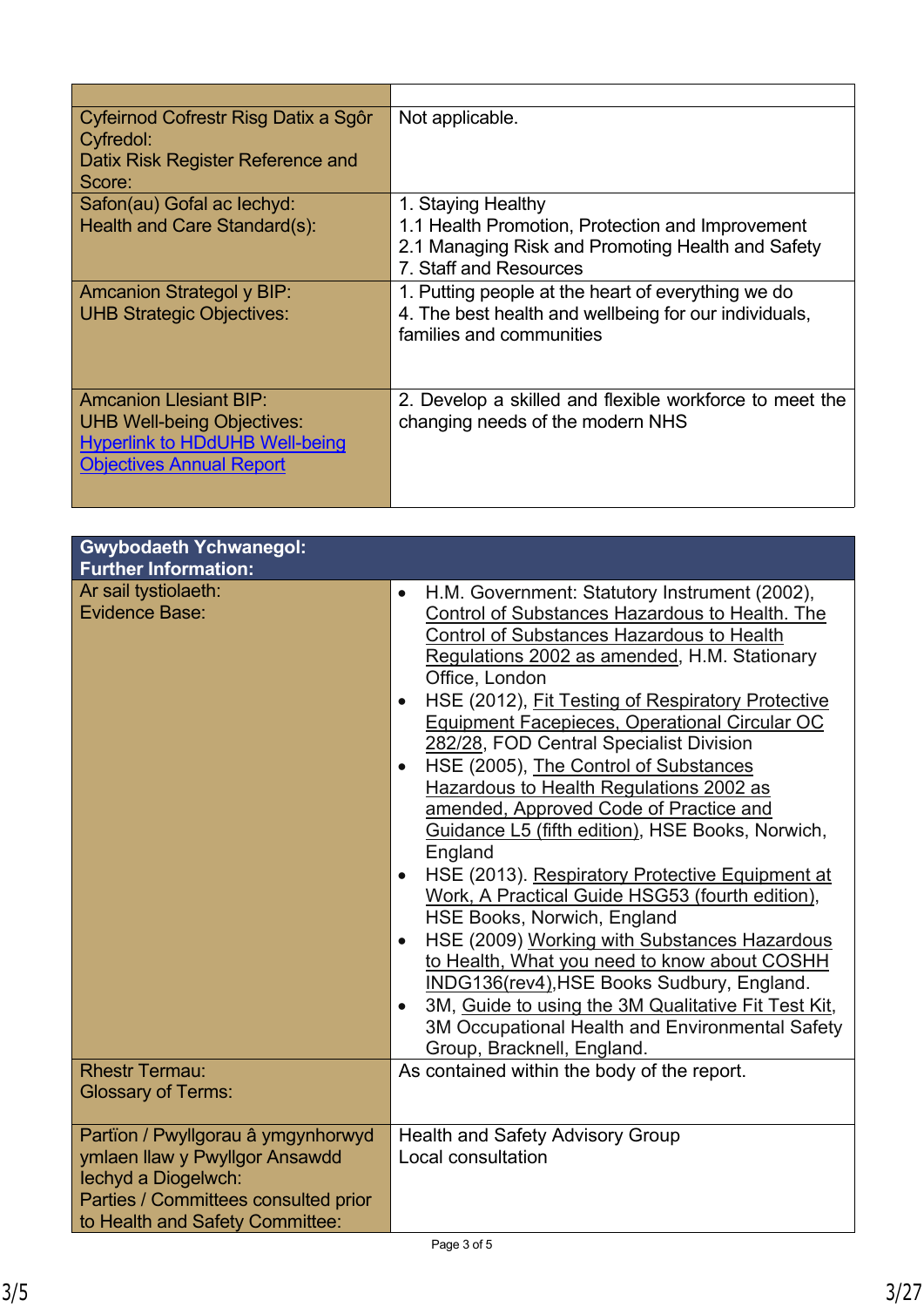| Effaith: (rhaid cwblhau)                                          |                                                                                                                                                                                                                                                                                                                                                                                                                                                                                                                                                                                                                                                                                                    |  |
|-------------------------------------------------------------------|----------------------------------------------------------------------------------------------------------------------------------------------------------------------------------------------------------------------------------------------------------------------------------------------------------------------------------------------------------------------------------------------------------------------------------------------------------------------------------------------------------------------------------------------------------------------------------------------------------------------------------------------------------------------------------------------------|--|
| Impact: (must be completed)<br><b>Ariannol / Gwerth am Arian:</b> |                                                                                                                                                                                                                                                                                                                                                                                                                                                                                                                                                                                                                                                                                                    |  |
| <b>Financial / Service:</b>                                       | No additional financial impact from approving this updated<br>Procedure.                                                                                                                                                                                                                                                                                                                                                                                                                                                                                                                                                                                                                           |  |
| <b>Ansawdd / Gofal Claf:</b><br><b>Quality / Patient Care:</b>    | There is a positive impact on staff safety, health and<br>wellbeing through compliance with this Procedure.                                                                                                                                                                                                                                                                                                                                                                                                                                                                                                                                                                                        |  |
| Gweithlu:<br><b>Workforce:</b>                                    | Not applicable.                                                                                                                                                                                                                                                                                                                                                                                                                                                                                                                                                                                                                                                                                    |  |
| Risg:<br><b>Risk:</b>                                             | Not applicable.                                                                                                                                                                                                                                                                                                                                                                                                                                                                                                                                                                                                                                                                                    |  |
| <b>Cyfreithiol:</b><br>Legal:                                     | A breach of health and safety regulations can result in the<br>issue of prohibition or improvement notices or criminal<br>proceedings.                                                                                                                                                                                                                                                                                                                                                                                                                                                                                                                                                             |  |
| <b>Enw Da:</b><br><b>Reputational:</b>                            | Prosecutions and claims due to breaches in legislation or<br>personal injury claims can lead to negative publicity.                                                                                                                                                                                                                                                                                                                                                                                                                                                                                                                                                                                |  |
| <b>Gyfrinachedd:</b><br><b>Privacy:</b>                           | Not applicable.                                                                                                                                                                                                                                                                                                                                                                                                                                                                                                                                                                                                                                                                                    |  |
| Cydraddoldeb:<br><b>Equality:</b>                                 | The Equality Impact Assessment (EqIA) document from<br>2020 has been reviewed and updated.<br>Under the terms of this procedure, all individuals that are<br>required to wear RPE in the course of their work will<br>receive a face-fit test to ensure that the expected level of<br>protection is being achieved, regardless of any protected<br>characteristics, as appropriate and in accordance with<br>their particular needs.<br>No evidence has been gathered at this stage to indicate a<br>negative impact on any protected group(s). It will be the<br>responsibility of managers to ensure that the procedure is<br>applied fairly and equitably on an individual basis and that       |  |
|                                                                   | staff with any single or multiple protected characteristics<br>will be afforded the same opportunities and protections as<br>those who do not share any protected characteristics.<br>It should be noted that:<br>Some individual staff members may be unable to be<br>successfully fit-tested with a tight fit mask. For the<br>majority of cases, the provision of a Powered Air<br>Purifying Respirator (PAPR) system or temporary<br>redeployment can be accommodated.<br>Staff wearing masks may cause additional<br>٠<br>communication problems, particularly for those patients<br>with existing communication/language difficulties. For<br>such cases, a Powered Air Purifying Respirator |  |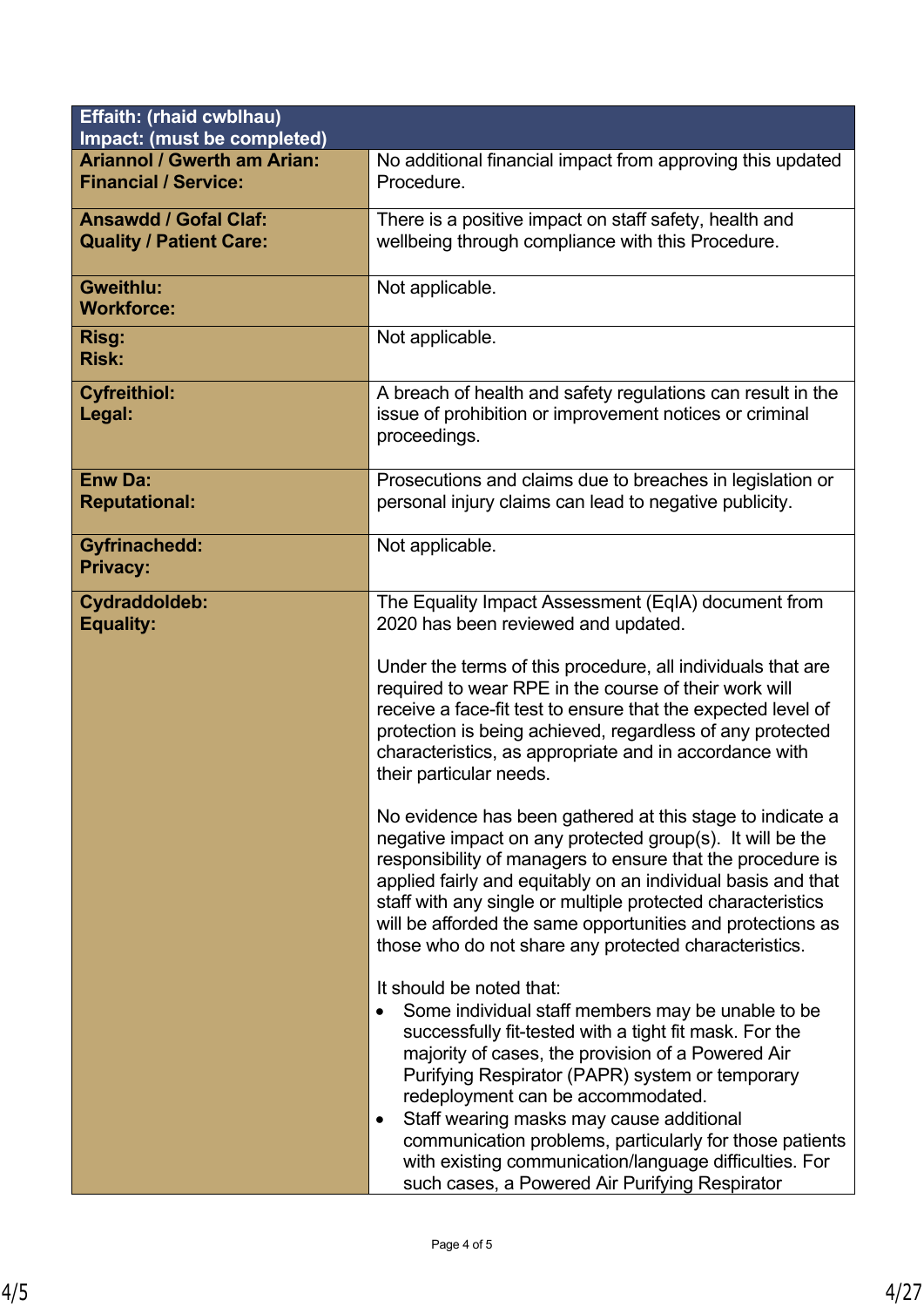| (PAPR) system may be beneficial as it offers full facial<br>VISION.<br>Staff wearing RPE for long periods of time may result |
|------------------------------------------------------------------------------------------------------------------------------|
| in additional anxiety for some patients.                                                                                     |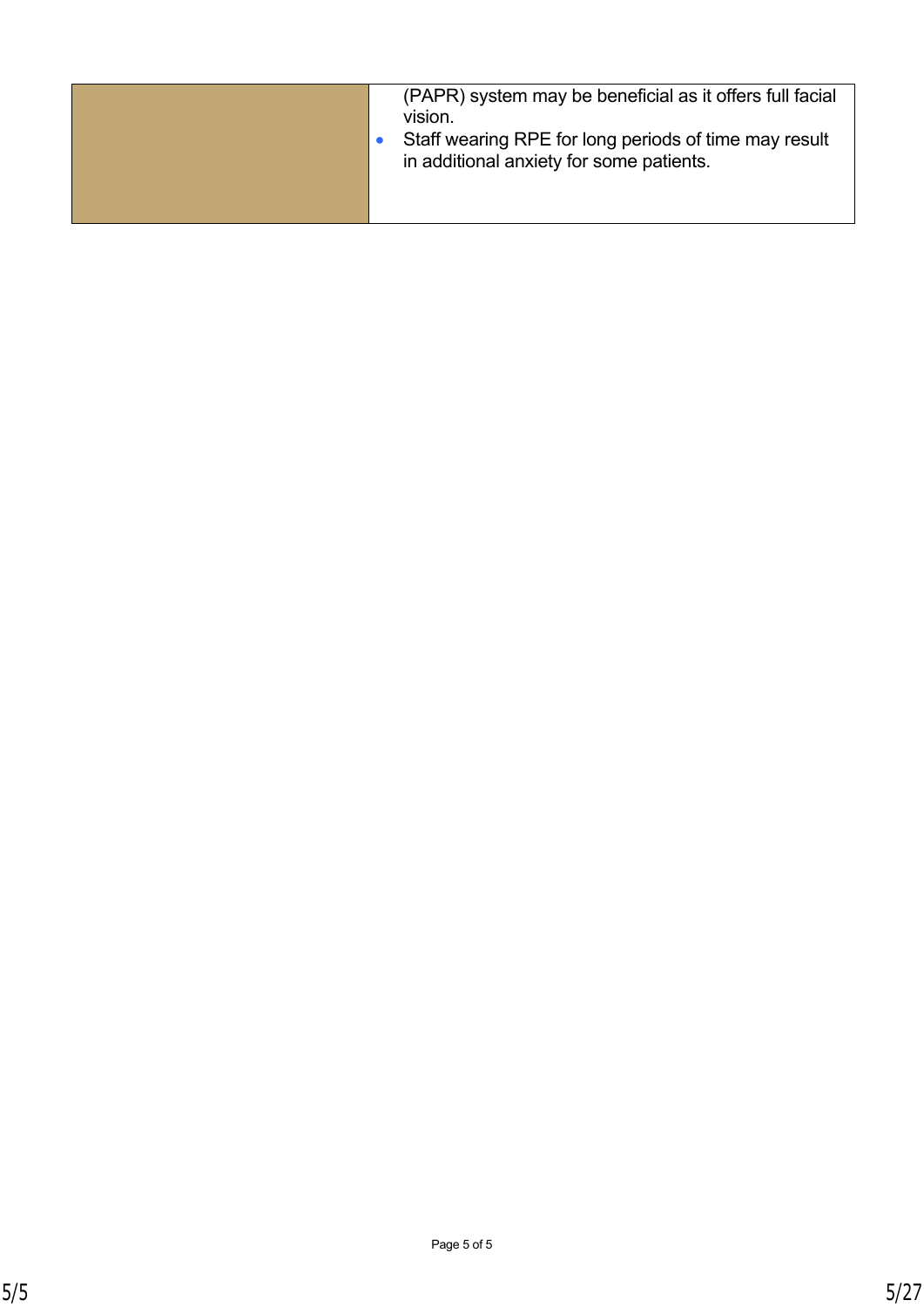

**Bwrdd lechyd Prifysgol Hywel Dda University Health Board** 

# **Fit-Testing for Respiratory Protective Equipment (RPE) Procedure**

**Qualitative Method**

## **FOR APPROVAL**

| Procedure<br>814<br>Number: |                  | Supersedes:  | <b>Classification</b><br>4.0 |  | Corporate                |                      |                        |
|-----------------------------|------------------|--------------|------------------------------|--|--------------------------|----------------------|------------------------|
|                             |                  |              |                              |  |                          |                      |                        |
| <b>Version</b><br>No:       | Date of<br>EqlA: | Approved by: |                              |  | <b>Date</b><br>Approved: | Date made<br>active: | <b>Review</b><br>Date: |
| 1.0                         | 11/03/2019       |              | H&SEPSC                      |  | 14/05/2019               | 15/05/2019           | 14/05/2022             |
| 2.0                         | 11/03/2019       |              | H&SEPSC                      |  | 09/03/2020               | 11/03/2020           | 14/05/2022             |
| 3.0                         | 11/03/2019       |              | <b>HSAC</b>                  |  | 02/09/2020               | 08/09/2020           | 14/05/2022             |
| 4.0                         | 28/03/2022       |              | <b>HSC</b>                   |  |                          |                      |                        |

| <b>Brief Summary</b><br>of Document: | This procedure contains information and guidance on qualitative fit testing for<br>Respiratory Protective Equipment (RPE) within Hywel Dda University Health<br>Board (HDdUHB). |
|--------------------------------------|---------------------------------------------------------------------------------------------------------------------------------------------------------------------------------|
|                                      |                                                                                                                                                                                 |
| Scope                                | This procedure applies to all HDdUHB staff that are required to wear a tight fit<br>respiratory mask in the course of their work or who manage those staff.                     |

| To be read in<br>conjunction<br>with: | 010 Health and Safety Policy<br>020 Asbestos Policy<br>151 Personal Protective Equipment (PPE) Policy<br>353 Transmission Based Precautions Policy on Contact / Airborne / Droplet<br><b>Precautions</b><br>369 Control of Seasonal Influenza Policy<br>378 Management of Tuberculosis Infection Control Policy<br>703 Control of Substances Hazardous to Health (COSHH) Policy |
|---------------------------------------|---------------------------------------------------------------------------------------------------------------------------------------------------------------------------------------------------------------------------------------------------------------------------------------------------------------------------------------------------------------------------------|
|                                       |                                                                                                                                                                                                                                                                                                                                                                                 |
| Jwning group                          |                                                                                                                                                                                                                                                                                                                                                                                 |

|  | Owning group<br>/ committee Health and Safety Advisory Group / Health and Safety Committee |
|--|--------------------------------------------------------------------------------------------|
|--|--------------------------------------------------------------------------------------------|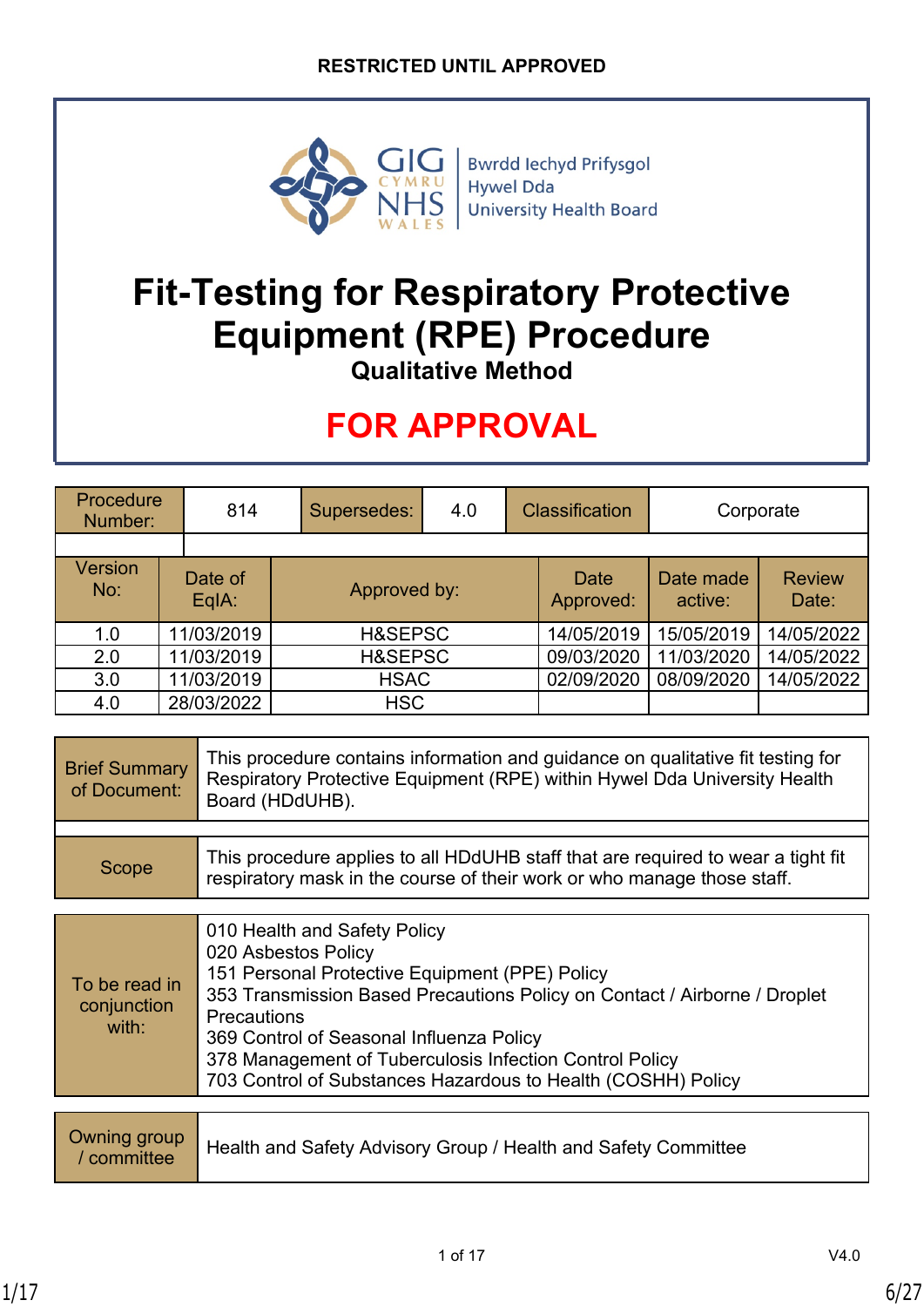| Executive | M   |
|-----------|-----|
| Director: | l R |

**Mandy** 

Mandy Job Title Director of Nursing, Quality and Patient<br>Rayani Job Title Experience Experience

| <b>Reviews and updates</b> |                                                                                                                                                                                                                            |                   |  |
|----------------------------|----------------------------------------------------------------------------------------------------------------------------------------------------------------------------------------------------------------------------|-------------------|--|
| Version<br>no:             | <b>Summary of Amendments:</b>                                                                                                                                                                                              | Date<br>Approved: |  |
|                            | <b>New Procedure</b>                                                                                                                                                                                                       | 14/05/2019        |  |
| 2                          | Minor amendments:<br>• Amendment to the Fit Test Report following advice from<br>Occupational Health.<br>• Addition of a memory jogger to provide further guidance to<br>those now trained as face-fit testers.            | 09/03/2020        |  |
| 3                          | Minor amendments:<br>Amendments to the Procedure and the Fit Test Report<br>following additional advice from Infection Prevention.<br>Updated information on purchasing qualitative fit testing<br>$\bullet$<br>equipment. | 02/09/2020        |  |
|                            | <b>Full review</b>                                                                                                                                                                                                         |                   |  |

#### Glossary of terms

| Term         | <b>Definition</b>                         |  |  |
|--------------|-------------------------------------------|--|--|
| <b>AGP</b>   | <b>Aerosol Generating Procedure</b>       |  |  |
| <b>APF</b>   | <b>Assigned Protection Factor</b>         |  |  |
| <b>COSHH</b> | Control of Substances Hazardous to Health |  |  |
| <b>FFP</b>   | <b>Filtering Face Piece</b>               |  |  |
| <b>PPE</b>   | <b>Personal Protective Equipment</b>      |  |  |
| <b>RPE</b>   | <b>Respiratory Protective Equipment</b>   |  |  |

| Keywords Respiratory Protective Equipment, RPE, PPE, Face Fit, Fit-Test, COSHH, FFP3,<br>Respirator, Qualitative, Facepiece, Half-mask, PAPR |
|----------------------------------------------------------------------------------------------------------------------------------------------|

**Fit-Testing for Respiratory Protective Equipment (RPE) Procedure** *Please check that this is the most up to date version of this written control document*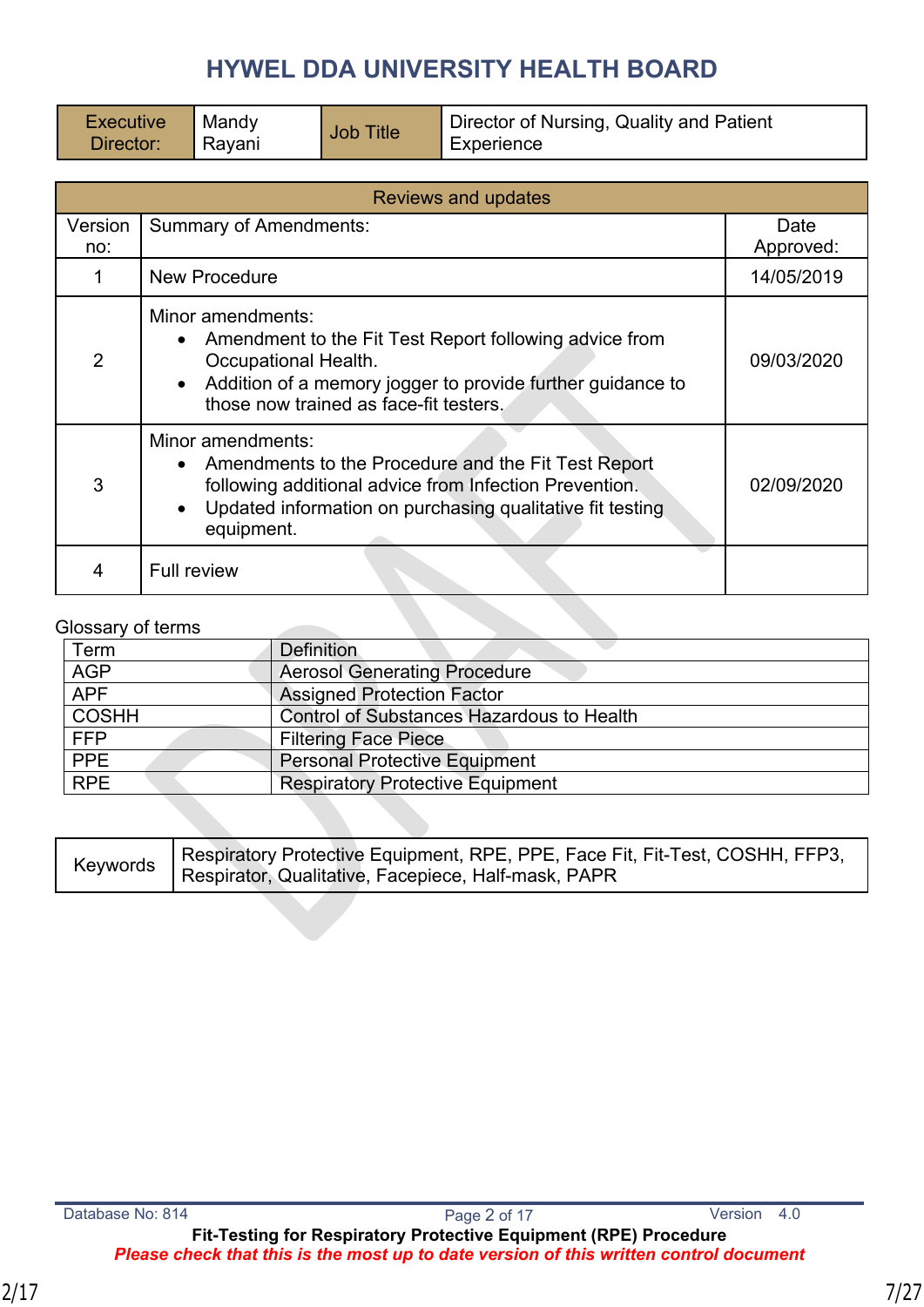#### **CONTENTS**

| 10. |  |
|-----|--|
| 11. |  |
| 12. |  |
| 13. |  |
|     |  |
|     |  |
|     |  |
|     |  |
|     |  |
|     |  |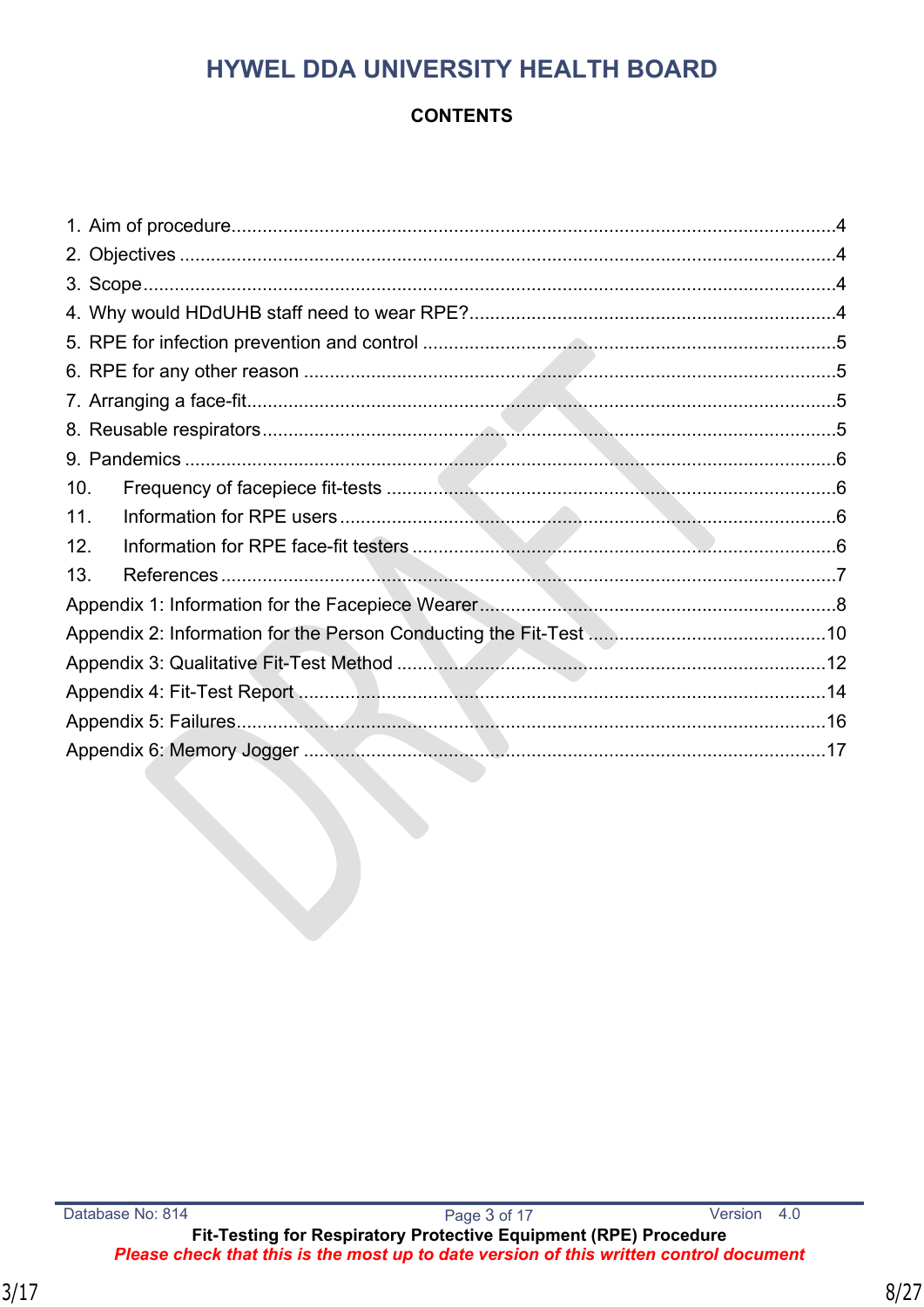#### <span id="page-8-0"></span>**1. Aim of procedure**

The Hywel Dda University Health Board (HDdUHB) has statutory obligations under the Health and Safety at Work Act 1974 (HSWA) to ensure the health and safety of all employees and anyone affected by their work, so far as is reasonably practicable. Under the Control of Substances Hazardous to Health Regulations 2002 (COSHH), HDdUHB has a legal responsibility to control substances hazardous to health and biological agents in the workplace and to prevent or adequately control exposure to those substances by its employees. In addition to COSHH, HDdUHB has further statutory duties to control exposure under the Control of Asbestos Regulations 2012 (CAR) and the Control of Lead at Work Regulations 2002 (CLAW).

Under the law, Respiratory Protective Equipment (RPE) is a line of protection. Where RPE has to be used as a control measure, it is vital that it is adequate and suitable. The aim of this procedure is to ensure that, where RPE is required to be worn by a HDdUHB worker, it is suitable and sufficient to protect the wearer.

#### **If the RPE does not fit, it will not protect the wearer.**

To ensure that the selected RPE has the potential to provide adequate protection for the individual wearer, they must undergo facepiece fit-testing. For RPE to be suitable it must be matched to the job, the environment, the anticipated airborne contaminant exposure level, and the wearer. As people come in all sorts of shapes and sizes it is unlikely that one particular type, or size of RPE facepiece, will fit everyone. Fit-testing will help ensure that the equipment selected is suitable for the wearer.

#### <span id="page-8-1"></span>**2. Objectives**

The objectives of this procedure are to:

- Identify the reasons why RPE would be required to be used by HDdUHB staff through the course of their work;
- Provide information on arranging for a facepiece fit-test to be undertaken to ensure that the protection provided by RPE is suitable and sufficient;
- Supply useful information for all RPE users;
- Detail the process of, and training for, undertaking facepiece fit-testing (for fit-testers).

#### <span id="page-8-2"></span>**3. Scope**

This procedure sits directly beneath the HDdUHB Health and Safety Policy and applies to all employees of HDdUHB. General responsibilities are as per the over-arching policy.

This procedure applies to all HDdUHB staff that:

- Are required to wear a tight fit respiratory mask in the course of their work; or
- Manage staff that are required to wear a tight fit respiratory mask in the course of their work.

#### <span id="page-8-3"></span>**4. Why would HDdUHB staff need to wear RPE?**

At HDdUHB there are two clearly distinguishable categories of RPE use:

- 1. Infection prevention and control (see Section 5);
- 2. All other reasons (see Section 6).

Where RPE is needed for infection prevention and control purposes, the Infection Prevention Team, with their specialist knowledge, will take the lead on advice and risk assessment. Where RPE is needed for any other reason, the Health, Safety and Security Department (HS&S) will take the lead.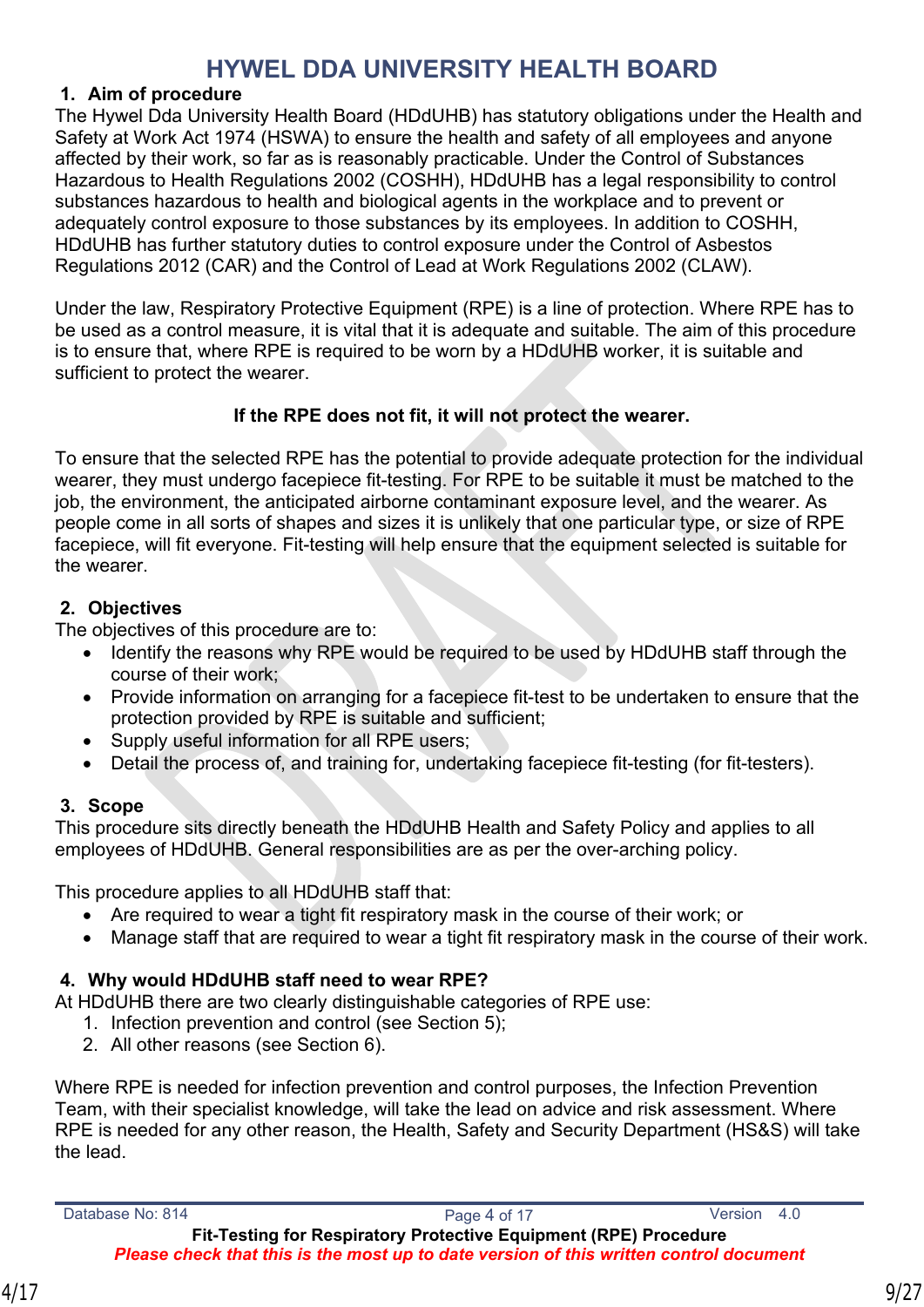#### <span id="page-9-0"></span>**5. RPE for infection prevention and control**

The need for RPE to be used in infection prevention and control is laid down in the Public Health Wales, Welsh Healthcare Associated Infection Programme (WHAIP), National Policies for Infection Prevention and Control, Part 2: Transmission Based Precautions.

At Health Board level, the need for RPE use is detailed in the following Infection Prevention policies:

- 151 Personal Protective Equipment (PPE) Policy
- 353 Transmission Based Precautions Policy on Contact / Airborne / Droplet Precautions
- 369 Control of Seasonal Influenza Policy
- 378 Management of Tuberculosis Infection Control Policy

#### <span id="page-9-1"></span>**6. RPE for any other reason**

There are many reasons, other than infection prevention and control, why RPE may be required in the workplace within HDdUHB including (list not exhaustive):

- Handling or working with substances / mixtures, as identified by a COSHH assessment; o See 703 Control of Substances Hazardous to Health (COSHH) Policy;
- Work with asbestos or accessing areas potentially contaminated with asbestos;
	- o See 020 Asbestos Policy;
- Certain work with lead;
- Exposure to guano / bird droppings if the work could generate dust or aerosols;
- During deliveries of wood pellets for the biomass boiler;
- Grinding activities, such as in the Podiatry Workshop;
- Various Estates Department activities, as identified by COSHH or risk assessment.

#### <span id="page-9-2"></span>**7. Arranging a face-fit**

In response to the Covid-19 pandemic of 2020-22, the HS&S Department established a Health Board-wide network of trained face-fit testers, following a Train-the-Trainer model, thus allowing Wards and Departments to fulfil their own facepiece fit-testing or re-testing needs.

Where it is identified that a member of staff requires a face-fit they should make contact with the trained fit-tester(s) within their Ward or Department in the first instance.

If there is no trained fit-tester available, the responsible line manager should:

- Consult the fit-tester lists to see if there is an alternate trained fit-tester that can complete the fit-test for the staff member; or
- Identify an individual(s) to be trained as a face-fit tester(s) for their Ward or Department. The line manager should then contact the Health, Safety and Security Team to arrange a Train-the-Trainer Session for the individual(s). The individual(s) can then undertake the required facepiece fit-tests for their team.

Train-the-Trainer Sessions may only be delivered by the HS&S Department, the Infection Prevention Team or select staff authorised by the HS&S Department to do so.

Wards or Departments with their own a face-fit tester(s) should purchase their own facepiece fittesting kit, which the trained individual will be responsible for. They will then be able to use the kit for all future facepiece fit-testing requests within their area of responsibility. Facepiece fit-testing kits are available to order via the Oracle Catalogue System.

#### <span id="page-9-3"></span>**8. Reusable respirators**

Where a reusable half-mask respirator is identified as the required level of RPE, it must be ensured that the fit-test is undertaken by a fit-tester that has received the additional training to this

Database No: 814 Page 5 of 17 Version 4.0 **Fit-Testing for Respiratory Protective Equipment (RPE) Procedure** *Please check that this is the most up to date version of this written control document*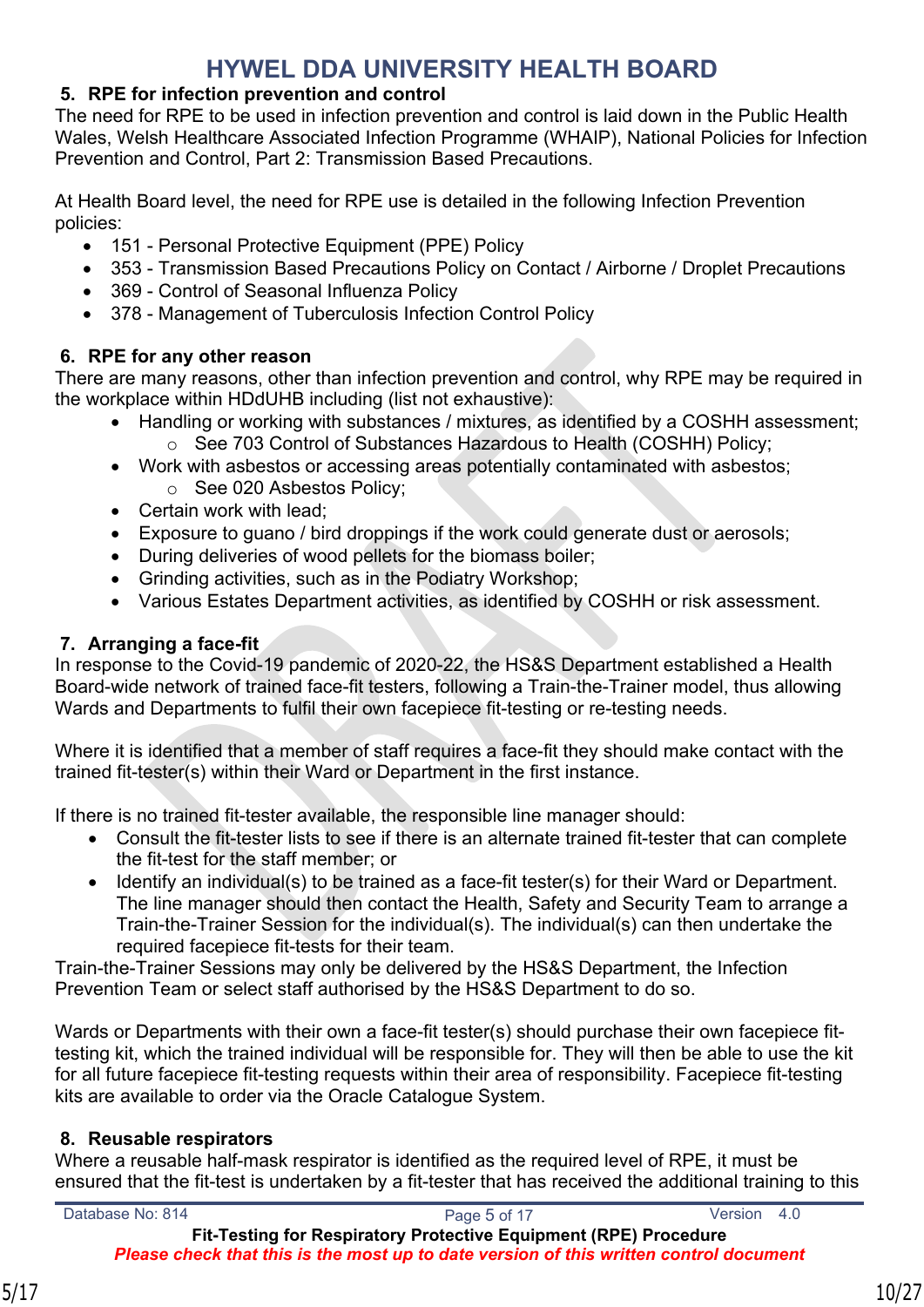level. The fit-test method is the same as it would be for a disposable respirator (as in Section 7), however the donning and doffing of these masks is different and a specific cleaning regime is required.

When the reusable respirator is required for infection prevention and control purposes the Health Board's approved half-mask model must be used i.e. the 3M 6000 Series. When the reusable respirator is for any other reason, such as for specific chemical applications, the Health, Safety and Security Team should be consulted. The Team can advise on the most appropriate mask, the correct filter type(s) for the application, and the correct testing method to ensure the best protection for the staff.

Reusable respirators should be assigned to a specific user who is then responsible for decontamination, storage, maintenance, and filter replacement. User guides are available for reusable respirator users to guide them through their responsibilities as a reminder of their initial training.

#### <span id="page-10-0"></span>**9. Pandemics**

In times of pandemic, such as with the 'Swine-flu' (H1N1) pandemic of 2009-10 and the Covid-19 pandemic of 2020-22, the need for staff to use RPE in the healthcare environment increases significantly. Should there be another pandemic, the Train-the-Trainer model for facepiece fittesting for infection prevention / patient contact will be proactively increased, led by the Health, Safety and Security Team, with additional support from the Infection Prevention Team.

#### <span id="page-10-1"></span>**10.Frequency of facepiece fit-tests**

A re-test of a facepiece fit-test will be required if the individual:

- Needs to change to another type of facepiece;
- Loses or gains weight;
- Undergoes any substantial dental work;
- Develops facial imperfections (scars, moles, etc.) around the face seal area; or
- Returns from maternity leave.

The risk assessment for the department and/or the activity that the individual is undertaking will determine whether a periodic re-test of the facepiece fit-test is required. If RPE is used frequently it is good practice to ensure repeat facepiece fit-testing is carried out on a regular basis.

#### <span id="page-10-2"></span>**11.Information for RPE users**

Appendix 1 contains useful information for users about the facepiece fit-test procedure that they will be undergoing and further information on the facepieces themselves, set out in a frequently asked questions format.

#### <span id="page-10-3"></span>**12.Information for RPE face-fit testers**

Information for those undertaking the facepiece fit-tests, including those at Department / Ward level who are trained through the Train-the-Trainer process as fit-testers, can be found in Appendices 2-6 including:

- Appendix 2: Information for the Person Conducting the Fit-Test;
- Appendix 3: Qualitative Fit-Test Method:
- Appendix 4: Fit-Test Report (The paperwork that must be completed with each fit-test);

**Fit-Testing for Respiratory Protective Equipment (RPE) Procedure** *Please check that this is the most up to date version of this written control document*

- Appendix 5: Failures (i.e. what to do in the event of a failed fit-test).
- Appendix 6: Memory Jogger.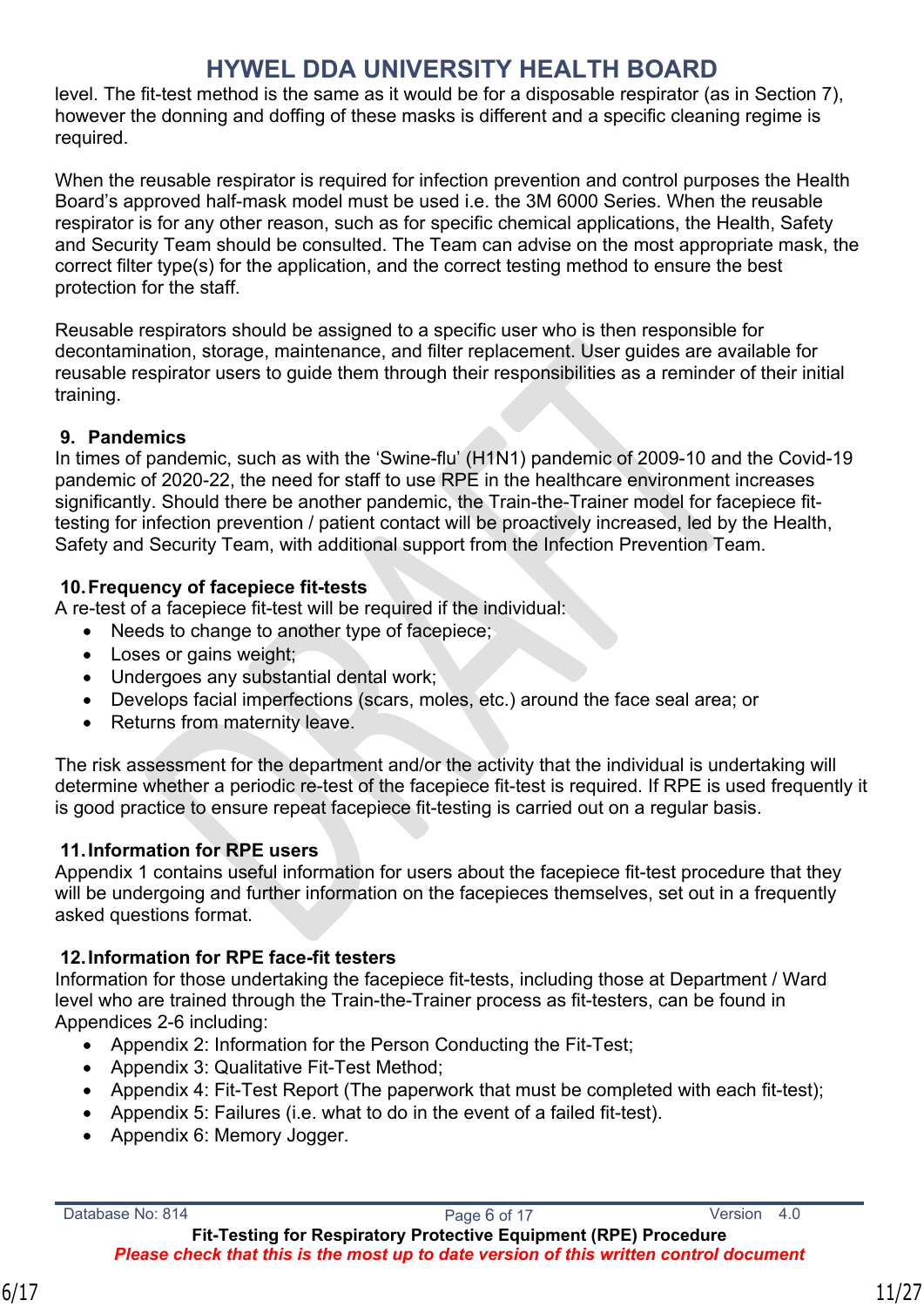One copy of the completed Fit-Test report following a fit-test should be retained by the line manager and a second copy should be sent to the Health and Safety Team, C/O Estates Department, GGH for logging on the fit-test database.

#### <span id="page-11-0"></span>**13.References**

The following reference sources have been used in the compilation of this Fit-Testing for Respiratory Protective Equipment (RPE) Procedure:

- H.M. Government: Statutory Instrument (2002), Control of Substances Hazardous to Health. The Control of Substances Hazardous to Health Regulations 2002 as amended, H.M. Stationary Office, London
- HSE (2012), Fit Testing of Respiratory Protective Equipment Facepieces, Operational Circular OC 282/28, FOD Central Specialist Division
- HSE (2005), The Control of Substances Hazardous to Health Regulations 2002 as amended, Approved Code of Practice and Guidance L5 (fifth edition), HSE Books, Norwich, England
- HSE (2013). Respiratory Protective Equipment at Work, A Practical Guide HSG53 (fourth edition), HSE Books, Norwich, England
- HSE (2009) Working with Substances Hazardous to Health, What you need to know about COSHH INDG136(rev4),HSE Books Sudbury, England.
- 3M, Guide to using the 3M Qualitative Fit Test Kit, 3M Occupational Health and Environmental Safety Group, Bracknell, England.

Relevant law:

- Health and Safety at Work etc Act 1974
- Control of Substances Hazardous to Health Regulations 2002 (as amended)
- Management of Health and Safety at Work Regulations 1999
- Reporting of Injuries, Diseases and Dangerous Occurrences Regulations 2013
- Workplace (Health, Safety and Welfare) Regulations 1992
- Provision and Use of Work Equipment Regulations 1998
- Personal Protective Equipment at Work Regulations 2002

Further information is available on the HSE website:

<http://www.hse.gov.uk/respiratory-protective-equipment/index.htm>

*Please check that this is the most up to date version of this written control document*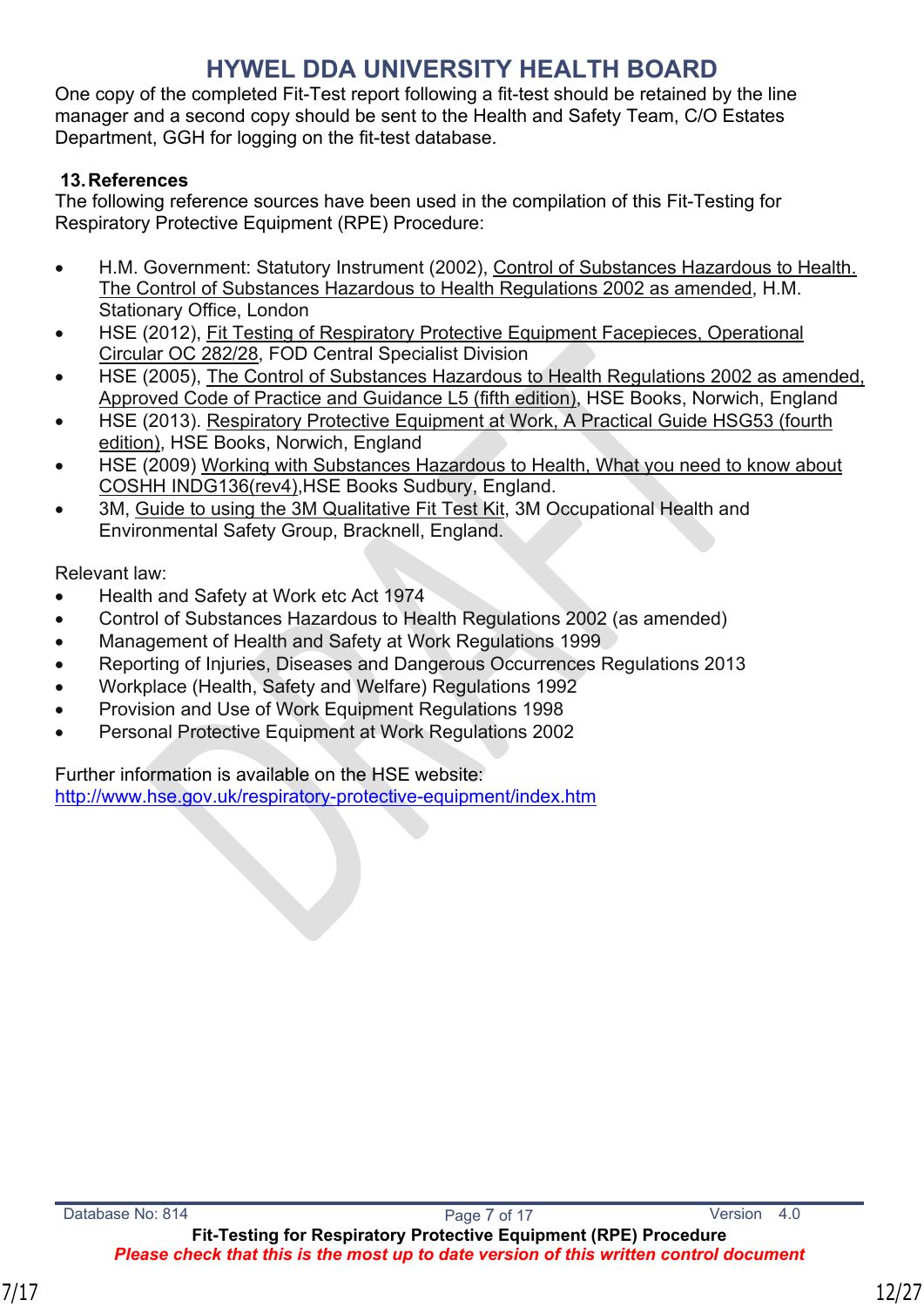#### <span id="page-12-0"></span>**Appendix 1: Information for the Facepiece Wearer**

(Adapted from Fit Testing of Respiratory Protective Equipment Facepieces, Operational Circular OC 282/28, HSE (2012))

#### **What is a fit-test?**

The trained fit-tester carrying out the fit-test will explain to you what a fit-test is and why it is carried out.

#### **What will be required from me when I have a fit-test?**

You will be asked not to eat, drink (except plain water), smoke, vape, or chew gum for at least 15 minutes before the fit-test.

A fit-test should not be conducted if you have any facial hair growth in the area where the facepiece seal meets your face. This is because a reliable face seal can only be achieved if you are clean-shaven in the area where the facepiece seal touches your face. You will therefore be asked to be suitably clean-shaven for the fit-test. The clean shave should be on the same day, or within 8 hours, and not the night before, such as night shift workers who may be fit-tested in the morning after a shift.

#### *You should remember that the same clean-shaven rules applies when you wear your facepiece on a day-to-day basis at work, not just for the face-fit test.*

If you are unable to be suitably clean-shaven for an unavoidable reason (e.g. where a beard is worn for religious reasons), then your employer should provide you with a suitable loose fitting facepiece that does not require you to be clean-shaven or make alternative arrangements so that the risk to your health is either prevented or adequately controlled. Care should be taken to ensure that any facial hair within the facepiece does not interfere with the proper functioning of the facepiece components such as exhalations valves. Loose-fitting facepieces do not require the fit testing described in this document. The Health Board uses Powered Air Purifying Respirator (PAPR) systems for their loose-fitting facepiece requirements. Please note that PAPR users still require training in their correct use.

You should be able to fit the facepiece in the manner in which you have been trained, and without assistance from the fit tester. You should know how to carry out a pre-use fit check of the facepiece.

During the fit test you will be asked to perform simple exercises. The person conducting the fit test should explain the reasons for carrying out these exercises. If you have any medical condition that may prevent you from performing these exercises, then you should bring this to the attention of the fit-tester and your employer.

If you normally wear protective goggles or hard hat, etc when you wear your facepiece you may be asked to wear these also during the fit test.

If you are required to wear a tight-fitting full-face mask, please seek guidance from the Health, Safety and Security Departments as these masks cannot be fit-tested using the qualitative method outlined in this Procedure. They must be fit-tested using the alternative quantitative method that must be undertaken by an external provider.

#### **Can I be fit-tested in the facepiece I usually wear?**

The fit-test will be carried out using the facepiece you normally wear or one identical to it. If you are to be fit-tested in your own facepiece then you or your employer should make sure that the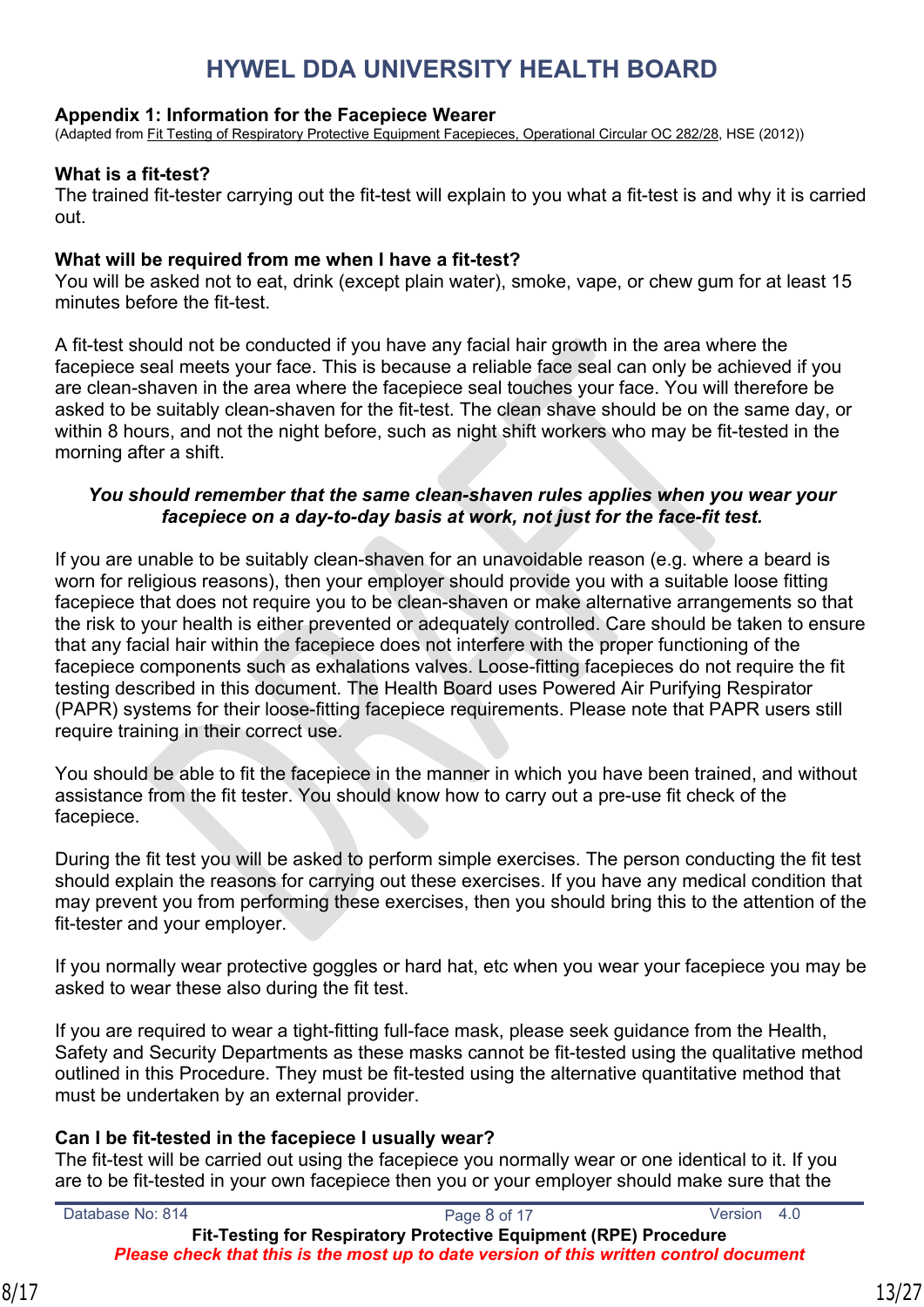facepiece is clean and maintained in accordance with the manufacturer's instruction. *Note:* It is not the job of the fit-test provider. They have been advised by HSE not to carry out a fit testing on a facepiece that is not maintained in accordance with the manufacturer's instructions.

#### **What if I normally wear more than one type of respirator?**

If you need to wear more than one type of tight-fitting facepiece for your job, e.g. a filtering facepiece and a full-face mask respirator, then you should be fit tested for each type of facepiece.

#### **What will I be told at the end of the fit-test?**

When you have completed the fit-test you will be told if you have obtained a pass or a fail. A pass means that the facepiece is suitable for you. You or your employer will be issued with a fit-test report, which should be retained. If you have not been given a copy of the report, you can ask for a copy from your employer. A failed fit-test may indicate that the facepiece does not fit you properly.

#### **What will happen if I fail a fit-test?**

The fit-tester should ask you to re-fit the facepiece and repeat the fit-test. If a better fit is not obtained you may be asked to try on a different size or type of facepiece and repeat the fit-test.

#### *You should not use a facepiece that does not fit you properly.*

The fit-tester should inform your employer. Your employer should ensure that you are provided with a facepiece that fits you properly.

#### **How often should I have a fit-test?**

If you need to change to another type of facepiece; you lose or gain weight; undergo any substantial dental work or develop facial imperfections (scars, moles, etc) around the face seal area. Additionally you should be re-tested upon return from maternity leave. Your employer may also have a policy that you have a fit test every year or two years for example.

#### **Will I be able to move employment without having to have another fit-test?**

If you change your employer but still continue to wear the same facepiece or same facepiece model and size you should not have to be re-tested, your new employer, however, may wish for you to have another fit test.

#### **Who should pay for the fit-test?**

Your employer is responsible for your health and safety whilst at work and therefore they are responsible for the cost of the fit-test.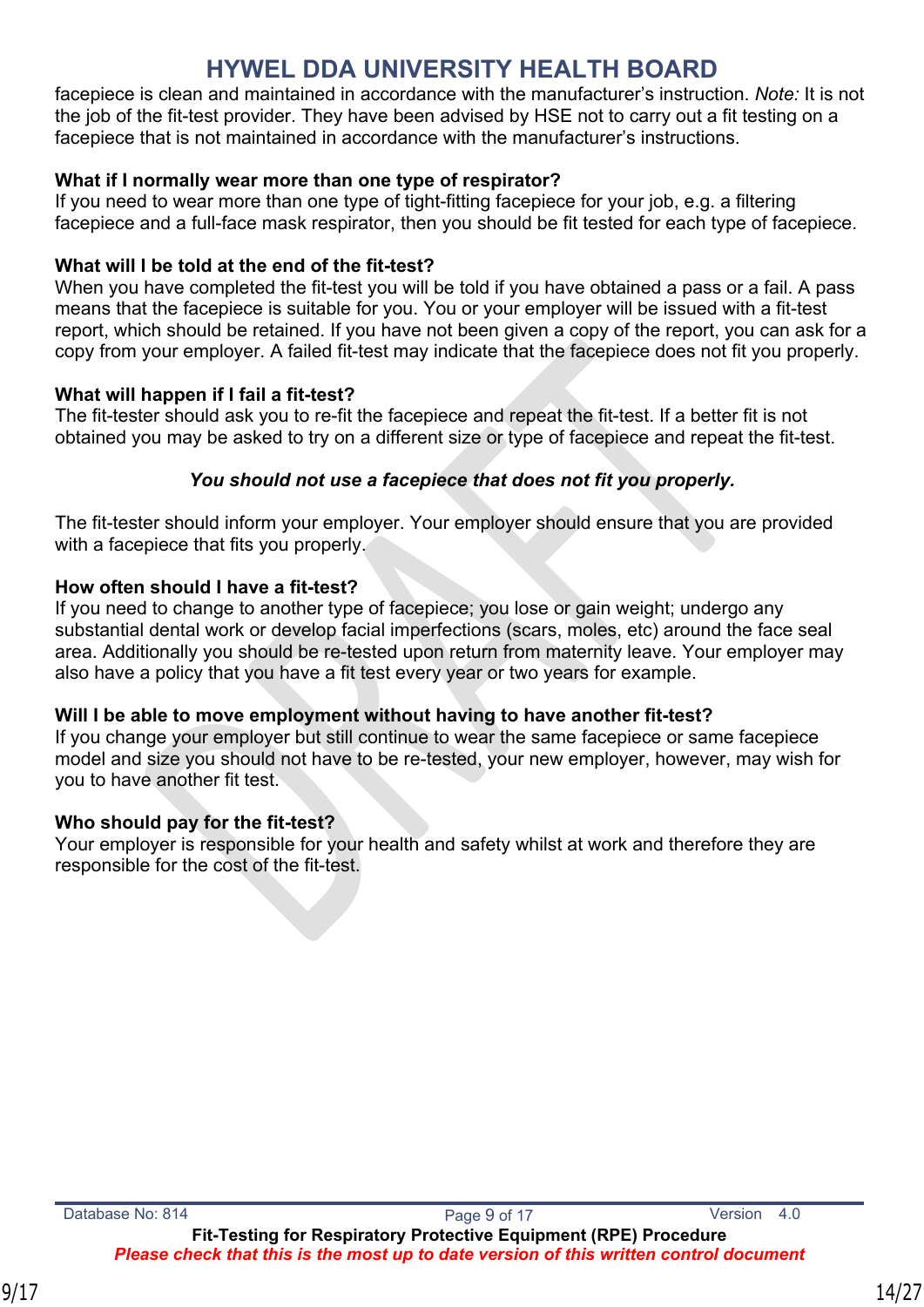#### <span id="page-14-0"></span>**Appendix 2: Information for the Person Conducting the Fit-Test**

(Adapted from Fit Testing of Respiratory Protective Equipment Facepieces, Operational Circular OC 282/28, HSE (2012))

Note: If social distancing is a relevant requirement at the time of the fit-test, fit-testers should don a Fluid Resistant Surgical Mask (FRSM) when undertaking the test as it will not be possible to maintain suitable distancing during the testing procedure.

- You should explain to the wearer the purpose of the test, what they will have to do, and the meaning of the fit-test results.
- You should check that the fit-testing equipment is properly set up and checked prior to conducting the fit-test.
- You should check the integrity of the test hood and ensure that it has been thoroughly cleaned. Hoods must be cleaned between each staff assessment with a Clinell wipe. Both the inside and the outside must be cleaned (using two separate wipes).
- You should check the expiry date of the testing fluid(s). If using sweet testing fluid(s) you should check whether dilution is required. If yes, you should dilute the test solution as per the manufacturer's instructions to make the sensitivity solution.
- You should ensure that the nebulisers are not blocked. Prior to testing the nebulisers should be physically tested to check that they are atomising the fluids correctly. Aiming towards a window may help to see the atomised fluid.
- You should use the wearer's own facepiece. Where this is not practicable then a test facepiece that exactly matches the wearer's facepiece should be used.
- You should visually examine the facepiece (used for fit-testing) prior to carrying out a fittest. The examination should include the condition of the facepiece, especially around the face seal and facepiece connectors, the exhalation valve(s) and the head harness. Test facepieces should be properly inspected and maintained in accordance with the manufacturer's instructions. As part of the fit-test, it is encouraged that you check the condition of the wearer's own RPE. This is vital if the fit-test is going to be performed on the wearer's own facepiece. The condition of the RPE can form part of the test report.
- You should ensure that test facepieces are cleaned and disinfected before being used by different individuals. Test facepieces that cannot be adequately disinfected, (e.g. filtering facepieces), should not be used by more than one individual.
- You should instruct the wearer in the test exercises.
- You are advised to ascertain that the wearer is medically fit to wear Respiratory Protective Equipment (RPE) and, where appropriate, be able to undertake the recommended test exercises (as described in Appendix 3).
- The wearer should don the facepiece in accordance with their received training and the manufacturer's instructions. If it is necessary for you to help (or intervene) this should be noted and recommendations should be made for further training. The use of a mirror will assist the wearer to fit the facepiece correctly.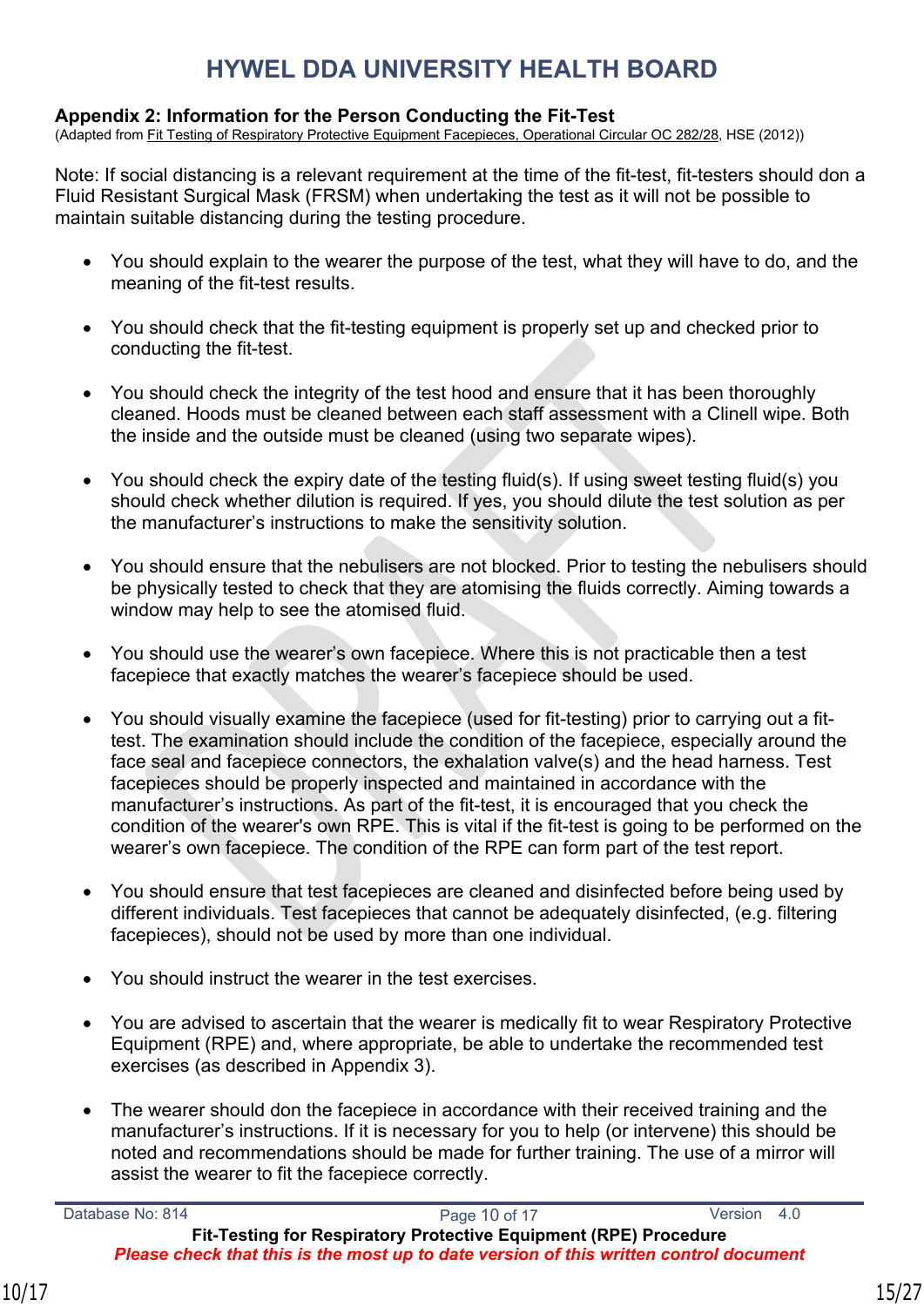- The wearer should be instructed to wear the facepiece for at least five minutes before the start of the fit-test. This allows time for the wearer to determine if the facepiece is comfortable and to make any adjustments to the fit before commencing the fit-test.
- The wearer should have received training in correct donning of the facepiece before the fittest. However, if you are helping in the facepiece selection process, you should show the wearer how to put on a facepiece, how it should be positioned on the face, how to set strap tension and how to determine an acceptable fit. A mirror should be available to assist the wearer in evaluating the fit and positioning of the facepiece.
- If the wearer will need to use a full-face respirator with spectacles, then in-facepiece spectacles (or unglazed frames) should be worn during the fit test.
- If other types of Personal Protective Equipment (PPE) are worn with the RPE, (e.g. hard hat, goggles, etc), and have the potential to interfere with the seal of the facepiece then they should be worn during the fit-test. However, if the other items of PPE prevent the RPE from being fitted correctly, a proper fit-test cannot be carried out. PPE must be worn over the top of the RPE straps. All PPE should be compatible with the RPE, therefore you should consider compatible PPE e.g. if using a 3M reusable respirator, 3M PPE such as goggles and glasses may fit better than other brands as they are designed to be compatible.
- You should not conduct the fit-test if there is any hair growth between the skin and the facepiece sealing surface, such as stubble beard growth, beard, moustache, sideburns or low hairline which cross the respirator sealing surface. You should ensure that any type of non-PPE apparel or adornment (e.g. piercing) does not interfere with the fit of the facepiece. Wearers with long hair may find it beneficial to place their hair over the straps.
- You should observe the wearer throughout the fit-test to watch for facial/head movements that may cause face seal leakage and to ensure the safety of the wearer. If the wearer sneezes or coughs during the fit-test this can have an effect on the fit-test result and the fittest may have to be repeated.
- If the test fails, you must determine the appropriate action to take. This is where the fit-test operator's experience is important. Further guidance on failures is given in Appendix 5. In any case, the fit-test should be repeated. If a repeat test is undertaken within 2 weeks of the failure, the sensitivity test result may be considered valid. Outside of this period the test should be repeated in its entirety.
- You should inform the wearer of the fit-test result, i.e. a pass or fail.
- You should also be aware of the sensitive nature of a fit-test failure especially on a wearer who may have been wearing the particular type of respirator in the asbestos or similar hazardous industry for a period of time. A procedure for consultation with the employer should be developed in advance to deal with such cases. Where the failure results from a type of facepiece already worn for a period of time in the workplace, you should inform the employer. They in turn should note this fact on the individual's health record and may wish to make arrangements for medical advice.
- To help fit-testers manage their workload and increase productivity, fit-tests may be split i.e. you may conduct the sensitivity tests for all wearers at the beginning of the session, then conduct all of the fit-tests afterwards.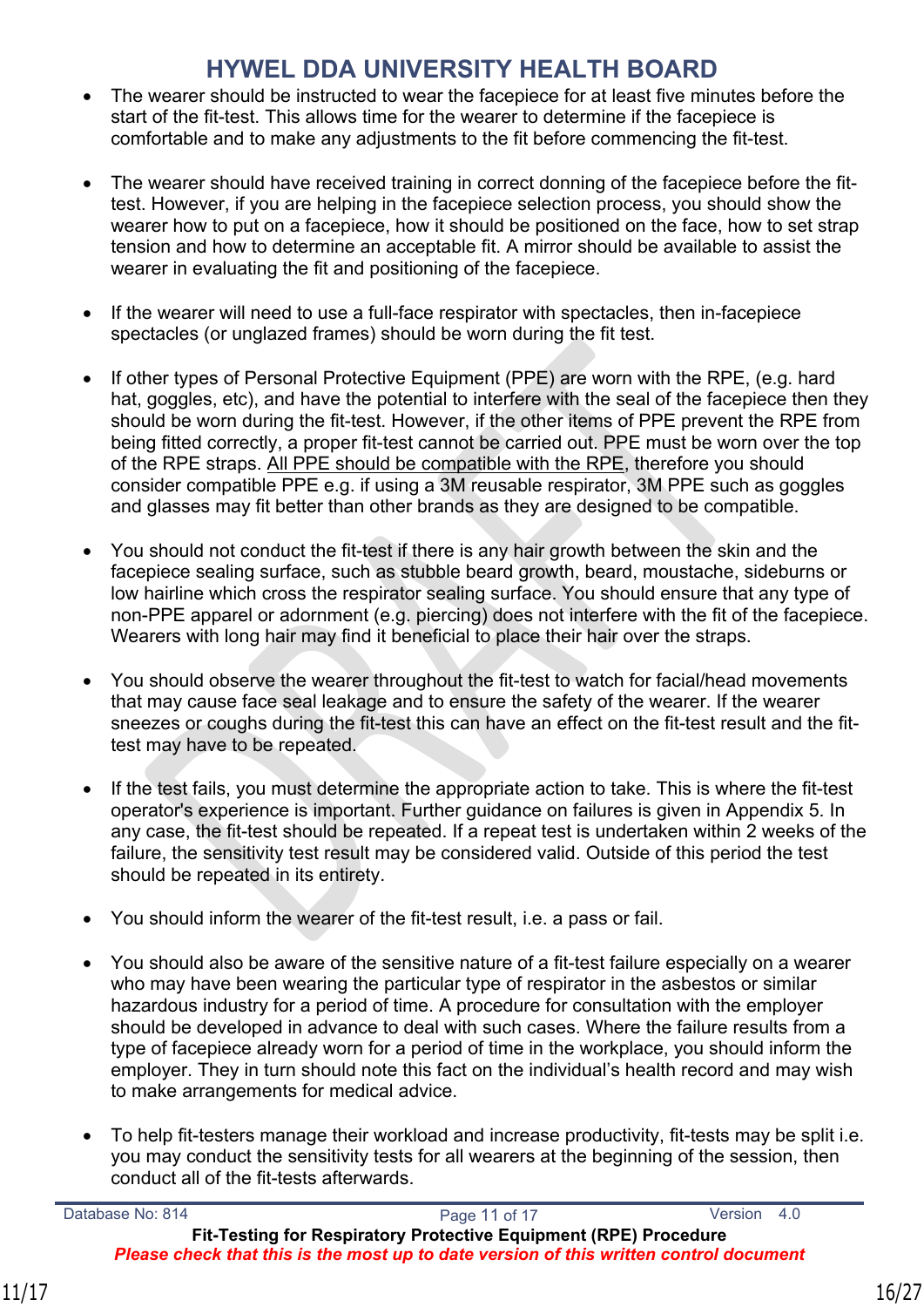#### <span id="page-16-0"></span>**Appendix 3: Qualitative Fit-Test Method**

(Adapted from Fit Testing of Respiratory Protective Equipment Facepieces, Operational Circular OC 282/28, HSE (2012))

#### **Precautions**

The wearer should not eat, drink (except plain water), smoke, or chew gum for at least 15 minutes before the fit-test.

Before carrying out a qualitative fit-test using a distinctive taste, the taste threshold of the wearer must be established. This is often referred to as a 'sensitivity test'. This screening test is carried out to check that the wearer can detect the taste of the test aerosol. If the wearer cannot detect the taste during the screening test, then the fit-test method cannot be used, and a different method should be chosen. The fit-test should be carried out in accordance with the manufacturer's instructions.

Ensure that the sensitivity solution is used during the sensitivity test and that the more concentrated fit test solution is used during the actual fit-test.

The nebuliser may clog during use and stop delivering the test aerosol; the test operator should make periodic checks of the nebuliser to ensure that it is not clogged. If clogging is found at the end of the test session, the test is invalid. Regular cleaning of the nebuliser should help to prevent clogging.

#### **Qualitative Bitter / Sweet Tasting Aerosol Fit-Test Method**

The person is fit-tested while wearing the respirator inside a hood while the test solution (either bitter or sweet) is sprayed into the hood. If the wearer detects the taste of the aerosol during the test, then the fit is unsatisfactory and the fit-test is failed. During this test the wearer will carry out a number of specified exercises.

The bitter tasting test solution is the testing solution of choice at HDdUHB.

The types of respirators that can be fit-tested with this method include:

- Filtering facepieces FFP1, FFP2, FFP3;
- Half facemask respirators fitted with a particulate or combined filter.

The fit-test procedure should be carried out in accordance with the manufacturer's documented instructions but following the standard fit-test exercises.

#### **For a reminder of the correct procedure for undertaking the sensitivity test and the fit-test, please see the Memory Jogger in Appendix 6.**

Prior to the test the nebuliser(s) should be physically tested to check that they are atomising the fluids correctly. Aiming towards a window may help to see the atomised fluid.

#### **Fit-Test Exercises**

For qualitative methods the test protocol should comprise of a minimum of 7 exercises; each test exercise should be performed for at least one minute with the wearer breathing through their mouth, not their nose. The exercises are:

*Please check that this is the most up to date version of this written control document*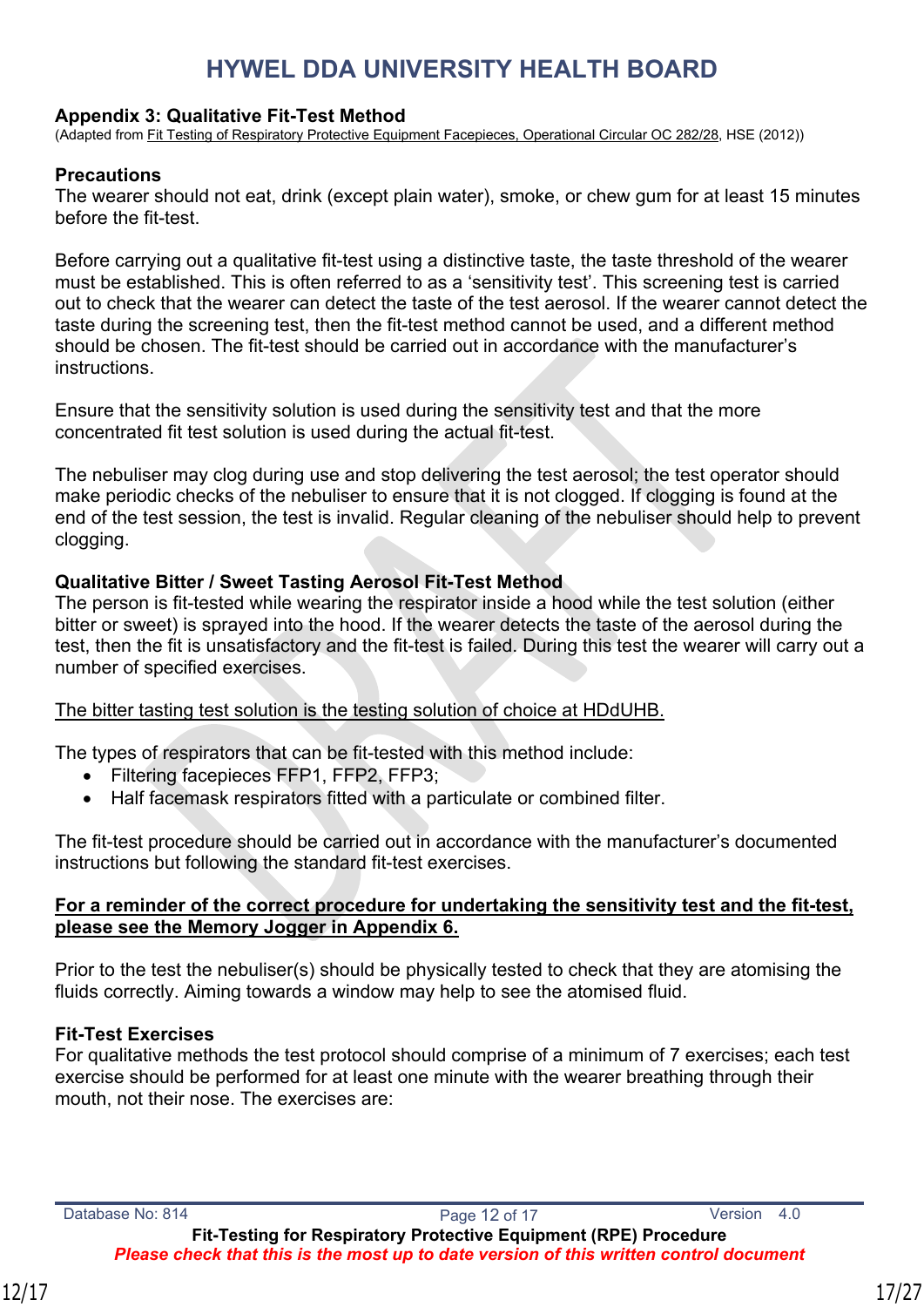| <b>Exercise</b>                    | <b>Description</b>                                                                                                                                                                                                                               |
|------------------------------------|--------------------------------------------------------------------------------------------------------------------------------------------------------------------------------------------------------------------------------------------------|
| (i) Normal breathing               | The wearer should breathe normally with no head movements or talking.                                                                                                                                                                            |
| (ii) Deep breathing                | The wearer should breathe slowly and deeply, taking care so as not to<br>hyperventilate. (At the end of this exercise, normal breathing should be<br>resumed).                                                                                   |
| (iii) Turning head<br>side to side | The wearer should slowly turn their head from side to side between the<br>extreme positions on each side (approximately 15-20 times per minute).<br>The head shall be held at each extreme momentarily so the wearer can<br>inhale at each side. |
| (iv) Moving head up<br>and down    | The wearer should slowly move their head up and down (approximately<br>15-20 times per minute). The wearer should be instructed to inhale in the<br>up position (i.e. when looking toward the ceiling).                                          |
| (v) Talking                        | The wearer should talk out loud slowly and loud enough so as to be<br>heard clearly by the fit tester. The wearer should read from a prepared<br>text such as the Rainbow Passage or count down from 100.                                        |
| (vi) Bending over                  | The wearer should stand and bend at the waist as if to touch their toes,<br>and then return to an upright position. Repeat approximately 10-15 times<br>per minute.                                                                              |
| (vii) Normal<br>breathing          | Same as exercise (i).                                                                                                                                                                                                                            |

At the end of the test, the nebuliser(s) should be physically tested again to check that they continue to atomise the fluids correctly.

In addition to the above, ask the person to reach their hand up inside the test hood and break the face seal with their fingers and take a breath through the mouth. Although this is not part of the documented test, it does act as a good double-check for the fit-tester that the nebulisers have been functioning properly throughout the test.

#### **Rainbow Passage (talking exercise)**

When the sunlight strikes raindrops in the air, they act like a prism and form a rainbow. The rainbow is a division of white light into many beautiful colours. These take the shape of a long round arch, with its path high above, and its two ends apparently beyond the horizon. There is, according to legend, a boiling pot of gold at one end. People look, but no one ever finds it. When a man looks for something beyond his reach, his friends say he is looking for the pot of gold at the end of the rainbow.

**Note:** When conducting a qualitative test inside a test hood, care should be taken to avoid catching the facepiece on the test hood.

*Please check that this is the most up to date version of this written control document*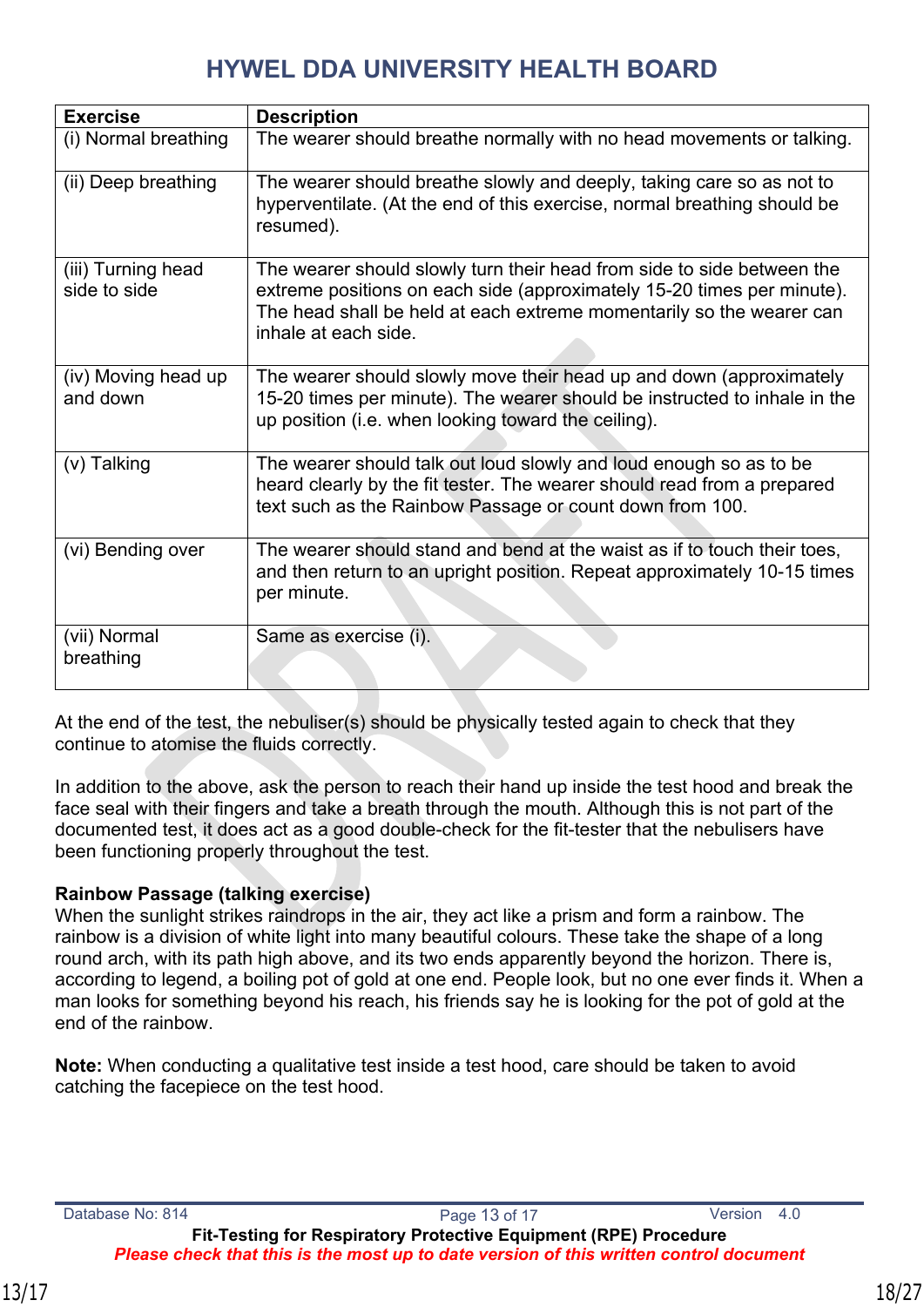#### <span id="page-18-0"></span>**Appendix 4: Fit-Test Report**

(Adapted from Fit Testing of Respiratory Protective Equipment Facepieces, Operational Circular OC 282/28, HSE (2012))

A record of the fit-test shall be produced. The fit-test report should clearly identify the following (where applicable):

- 1) The name and date of birth of the person fit-tested and where they work;
- 2) The make, model, material and size of the face-piece;
- 3) Whether the subject's own facepiece, a pool facepiece or a test facepiece was used;
- 4) The test exercises performed during the fit-test;
- 5) The fit-test method employed, i.e. taste test agents;
- 6) The result of the fit-test in terms of a pass or fail;
- 7) The date of the fit-test;
- 8) The details of who performed the test.

And also where possible:

- 1) If a reusable respirator is used, the condition of the wearer's own facepiece;
- 2) Whether the wearer required assistance donning and fit checking the facepiece before the fit-test;
- 3) How many repeat tests were needed to obtain a pass and the reasons why; and
- 4) The serial number or other means of identifying the equipment employed in the fit-test.

The form also asks the assessor to confirm that they have checked the integrity of the test hood and ensured that it has been thoroughly cleaned. Hoods must be cleaned between each staff assessment with a Clinell wipe. Both the inside and the outside must be cleaned (using two separate wipes).

Fit-test records should be stored for at least five years by the employer. These records must be kept available by the line manager for inspection on request and a copy given to the employee. A second copy should be sent to the Health and Safety Department, care of the Estates Department in Glangwili General Hospital. The Health and Safety Department will ensure that the fit-test record is entered into the Health Board-wide fit-test database and the paper copy kept for a minimum of 5 years.

A copy of the HDdUHB Respirator Fit-Test Report can be found on the next page. This report must be used for all fit-tests conducted at HDdUHB.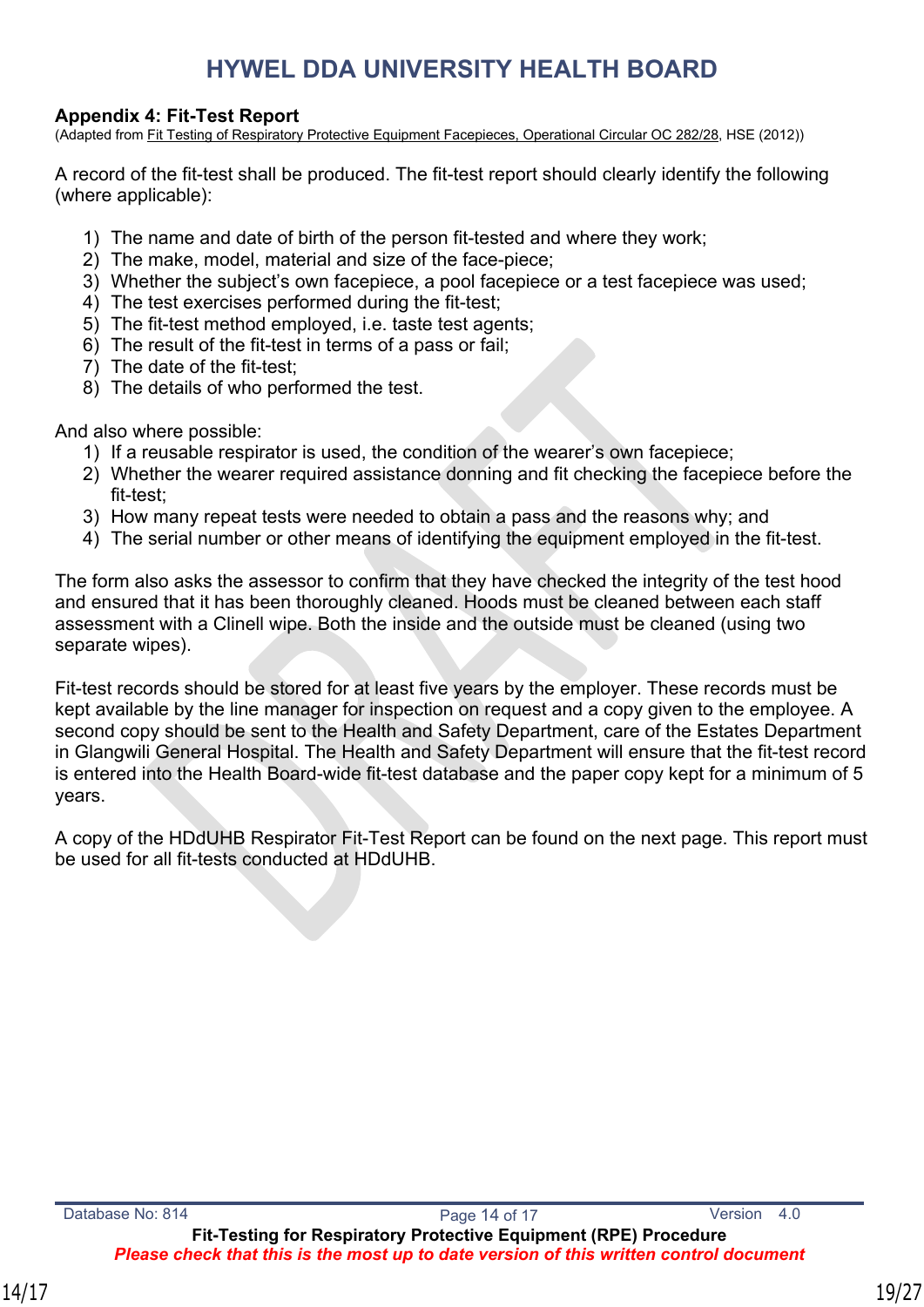#### **Respirator Facepiece Fit-Test Report**

| <b>Staff surname</b>    | Date of birth    |       |
|-------------------------|------------------|-------|
| <b>Staff first name</b> | <b>Test date</b> | .//   |
| <b>Hospital site</b>    | <b>Test time</b> | hours |
| Ward or dept.           |                  |       |

| ∣ Assessor's surname  |  |
|-----------------------|--|
| Assessor's first name |  |

| <b>Medical checklist</b> |           |      |          |                                |          |
|--------------------------|-----------|------|----------|--------------------------------|----------|
| Allergies?               | Yes / No  | List |          |                                |          |
| Respiratory condition?   | Yes / No  | List |          |                                |          |
| During last 15 minutes   | Eat?      |      | Yes / No | Drink (except water)? Yes / No |          |
| had something to:        | Chew gum? |      | Yes / No | Smoke or vape?                 | Yes / No |

| <b>RPE/Substances</b>  |                                                                                      |
|------------------------|--------------------------------------------------------------------------------------|
| Mask Make/Model        | Provided? Yes / No                                                                   |
| (& Size if applicable) |                                                                                      |
| Substance 1 (tick)     | Bitrex Sensitivity Solution (h <sub>20</sub> , sodium chloride, denatonium benzoate) |
|                        | Sweet Sensitivity Solution (saccharin sodium, purified water)                        |
| Substance 2 (tick)     | Bitrex Test Solution (h <sub>20</sub> , sodium chloride, denatonium benzoate)        |
|                        | Sweet Test Solution (saccharin sodium, purified water)                               |
|                        |                                                                                      |

| <b>Test Procedure</b> |          |                        |           |          |                   |
|-----------------------|----------|------------------------|-----------|----------|-------------------|
| Mask fit training     | Yes / No |                        |           |          |                   |
| Hood cleaned          | Yes / No | Hood integrity checked |           | Yes / No |                   |
| Sensitivity test with | Yes / No | Number of              | $1 - 10$  |          | number            |
| Test Hood on          |          | squeezes of            | $11 - 20$ |          | number            |
| (tongue slightly out) |          | nebuliser              | $21 - 30$ |          | $\ldots$ number   |
|                       |          |                        | $31+$     |          | trial alternative |

| <b>Face Fit Test with</b><br><b>Test Hood on</b> | <b>Duration</b> | <b>Face Fit Test</b> |                        | <b>Face Fit Re-Test</b> |             |
|--------------------------------------------------|-----------------|----------------------|------------------------|-------------------------|-------------|
| Normal breathing                                 | 1 minute        | $Result -$           | Pass / Fail            | $Result -$              | Pass / Fail |
| Deep breathing                                   | 1 minute        |                      | Result $-$ Pass / Fail | $Result -$              | Pass / Fail |
| Head side to side                                | 1 minute        | $Result -$           | Pass / Fail            | $Result -$              | Pass / Fail |
| Head up and down                                 | 1 minute        | $Result -$           | Pass / Fail            | $Result -$              | Pass / Fail |
| Talking                                          | 1 minute        | $Result -$           | Pass / Fail            | $Result -$              | Pass / Fail |
| Bending down                                     | 1 minute        | $Result -$           | Pass / Fail            | $Result -$              | Pass / Fail |
| <b>Normal Breathing</b>                          | 1 minute        | $Result -$           | Pass / Fail            | $Result -$              | Pass / Fail |
| <b>Comments</b>                                  |                 |                      |                        |                         |             |
| <b>Re-Test Comments</b>                          |                 |                      |                        |                         |             |

| <b>TEST RESULT</b>                                                                                          | <b>PASS / FAIL</b> |             |  |
|-------------------------------------------------------------------------------------------------------------|--------------------|-------------|--|
|                                                                                                             |                    |             |  |
| <b>Staff Signature</b>                                                                                      |                    | <b>Date</b> |  |
|                                                                                                             |                    |             |  |
| <b>Assessor Signature</b>                                                                                   |                    | <b>Date</b> |  |
| 1 Copy of form be retained by the line manager &<br>1 Copy to go to Health & Safety (C/O Estates Dept. GGH) |                    |             |  |

Database No: 814 **Page 15 of 17** Page 15 of 17

**Fit-Testing for Respiratory Protective Equipment (RPE) Procedure** *Please check that this is the most up to date version of this written control document*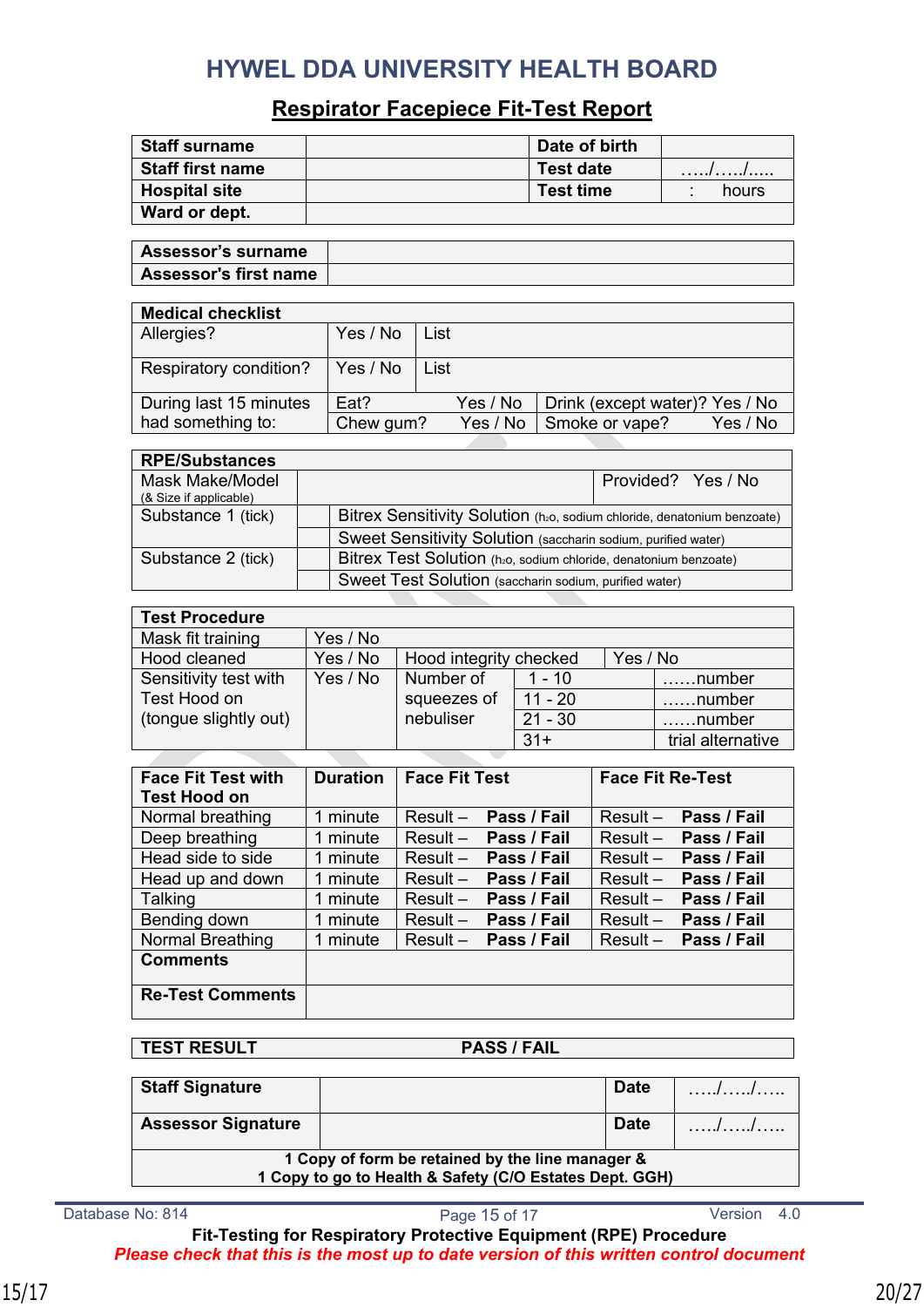#### <span id="page-20-0"></span>**Appendix 5: Failures**

(Adapted from Fit Testing of Respiratory Protective Equipment Facepieces, Operational Circular OC 282/28, HSE (2012))

#### **Wearer Factors**

The most obvious reason for a fit-test failure is that the facepiece is unsuitable for the wearer and is not capable of fitting their face. Certain facial features may lead to poor fit. Watch out for:

- Cleft chins:
- Scars on the face sealing area;
- Depressions around the temple/cheekbones;
- Unusual chin profiles (chisel feature);
- Unusual nose shapes;
- Very large/small or angular faces.

The fit-tester should inspect the fit of the facepiece before beginning the fit-test. Ask the wearer to move their head to look down whilst you check the fit around their nose or forehead. Similarly ask them to move their head to look up, then to each side to check the fit all around the facepiece. Obvious gaps indicate a poor fit and an alternative facepiece may be needed.

A fit check should be successfully carried out before beginning the fit-test.

It is possible that the fit-test exercises will result in the facepiece moving on the face creating a leak. Note at what stage in the test the failure occurred. If it was during the head movement exercises, this could mean that the facepiece could have moved on the face. Inspect the fit again for changes since the beginning of the test. Changes may be because the facepiece is unsuitable for the wearer's face or could be due to other factors. Watch out for:

- Sweating which can cause the facepiece to slip;
- Make-up, face-creams etc these can create sealing problems;
- Jewellery such a nose studs interfering with the fit.

The facepiece may need re-donning and the straps tightening to prevent slippage, however they should not be so tight as to make the facepiece uncomfortable. Re-test if the problem can be rectified or try a different facepiece.

#### **Facepiece Problems**

If there is no obvious reason for the fit-test failure it is worth examining the facepiece closely to check for defects. With reusable facepieces inspect generally and ensure that the exhalation valve is in good condition and clean.

#### **Other Problems**

Always check your fit-test equipment before use:

- The nebulisers should be checked during each test for correct functioning:
- Make sure you use the correct solution for the fit-test.

Is the wearer trying to smell the aerosol, rather than taste it? You may have to keep reminding the wearer to breathe through their mouth, not their nose.

Make sure the wearer does not eat, drink smoke or vape for at least 15 minutes before the test, otherwise their sense of taste may be affected.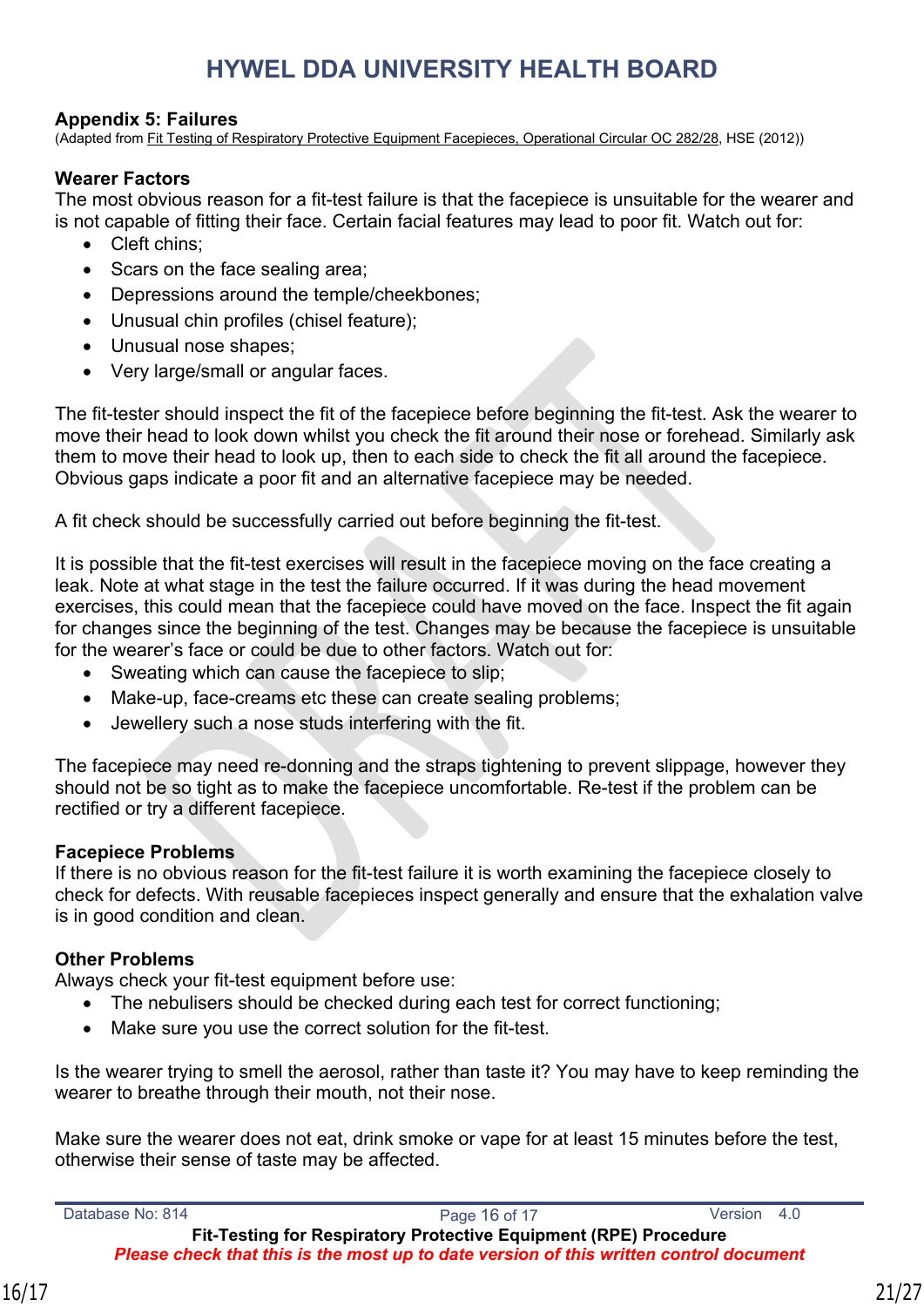#### <span id="page-21-0"></span>**Appendix 6: Memory Jogger**

(Adapted from Guide to using the 3M Qualitative Fit Test Kit, 3M Occupational Health and Environmental Safety Group)

Below is a reminder of the correct procedure for undertaking the sensitivity test and the fit-test.

#### **Sensitivity Test**

Use the sensitivity solution with the matching atomiser;

Remind person to breathe through mouth with tongue at front;

Say ... "Tell me immediately when you can taste it";

- 1-10 Squeezes If not tasted, repeat;
- 11-20 Squeezes If not tasted, repeat;
- 21–30 Squeezes STOP if not tasted;

Note down which range the taste was detected  $= 10$ , 20 or 30. This provides the starting number for the Fit-test.

#### **Fit-Test**

Use the test solution with the matching atomiser;

Repeat again ..."Breath through your mouth" and "Tell me immediately when you can taste it":

Start with 10, 20 or 30 squeezes (Based on the findings of the Sensitivity Test);

During test apply half of the start number (i.e. 5, 10 or 15) extra squeezes every 30 seconds for the duration of the test;

Change exercise every 60 seconds. 7 exercises:

- Breathe normally;
- Breathe more deeply;
- Head side to side;
- Up and down;
- Talking;
- Bending over;
- Breathe normally;

See Appendix 3 for details of each exercise.

Finish – Ask the person to break the face seal with their fingers and take a breath through the mouth (explain what this shows).

Don't forget to record the results. One copy of the fit test record should be given to the manager of the ward / department and a second copy sent to Health & Safety, C/O Estates Department, GGH.

**Fit-Testing for Respiratory Protective Equipment (RPE) Procedure** *Please check that this is the most up to date version of this written control document*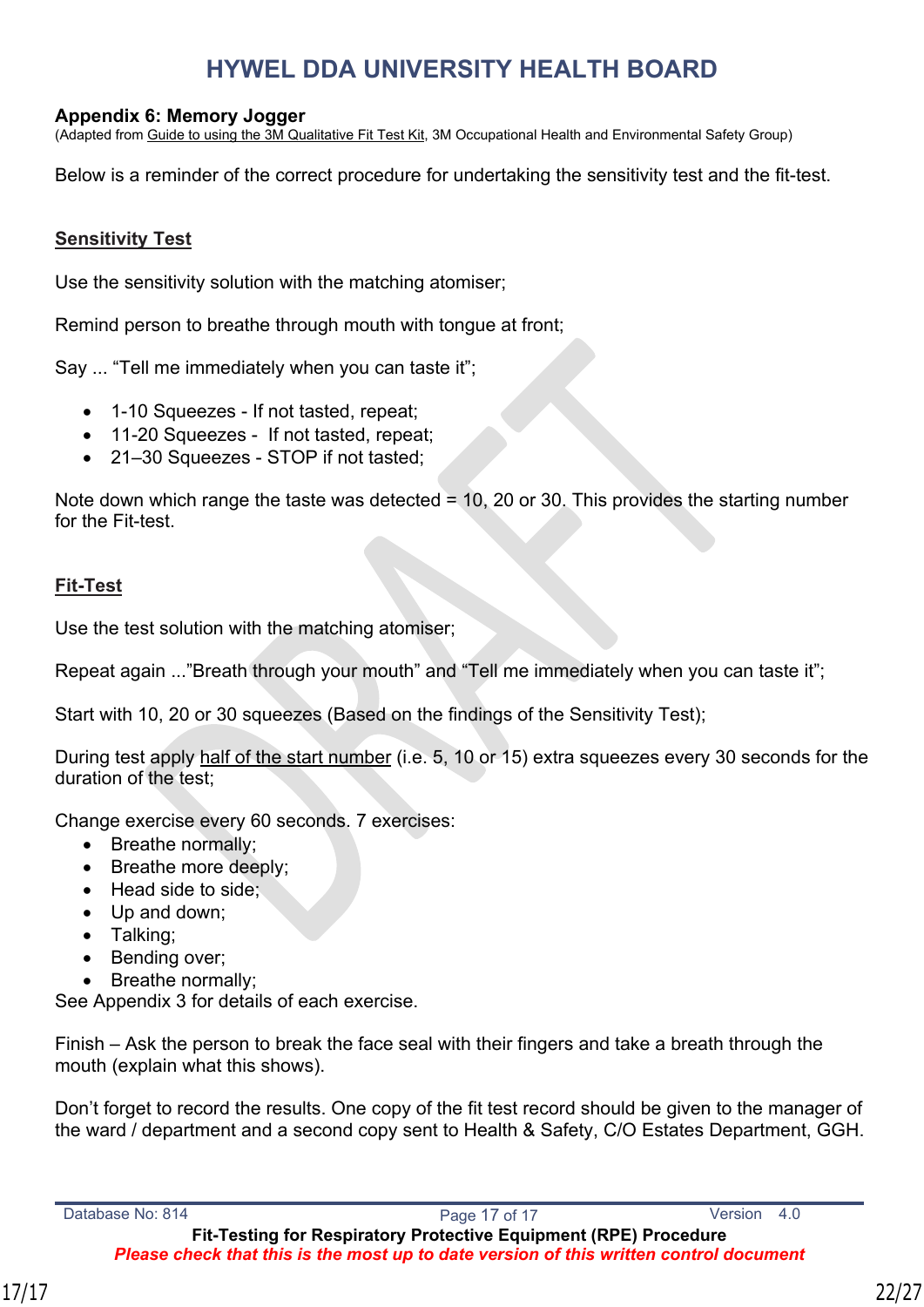### **SUMMARY EQUALITY IMPACT ASSESSMENT – 814 - Fit-Testing for Respiratory Protective Equipment (RPE) Procedure - Qualitative Method**

**Organisation:** Hywel Dda University Health Board

| <b>Proposal Sponsored by:</b> Name: |               | <b>Adam Springthorpe</b>             |
|-------------------------------------|---------------|--------------------------------------|
|                                     | <b>Title:</b> | Health & Safety Manager              |
|                                     | Department:   | Health, Safety & Security Department |

| <b>Policy Title:</b> | 814 - Fit-Testing for Respiratory Protective Equipment (RPE) Procedure - Qualitative Method |
|----------------------|---------------------------------------------------------------------------------------------|
|                      | (Version 4).                                                                                |

| <b>Brief Aims and</b><br><b>Objectives of Policy:</b> | This procedure contains information and guidance on qualitative fit testing for RPE within<br>HDdUHB. This procedure applies to all HDdUHB staff that are required to wear a tight fit<br>respiratory mask in the course of their work or who manage those staff.                                                       |
|-------------------------------------------------------|-------------------------------------------------------------------------------------------------------------------------------------------------------------------------------------------------------------------------------------------------------------------------------------------------------------------------|
|                                                       | Under the law, RPE is a line of protection. Where RPE has to be used as a control measure, it<br>is vital that it is adequate and suitable. The aim of this procedure is to ensure that, where RPE<br>is required to be worn by a HDdUHB worker, it is suitable and sufficient to protect the wearer.                   |
|                                                       | The objectives of this procedure are to:<br>Identify the reasons why RPE would be required to be used by HDdUHB staff through<br>the course of their work;<br>• Provide information on arranging for a facepiece fit-test to be undertaken to ensure that<br>the protection provided by RPE is suitable and sufficient; |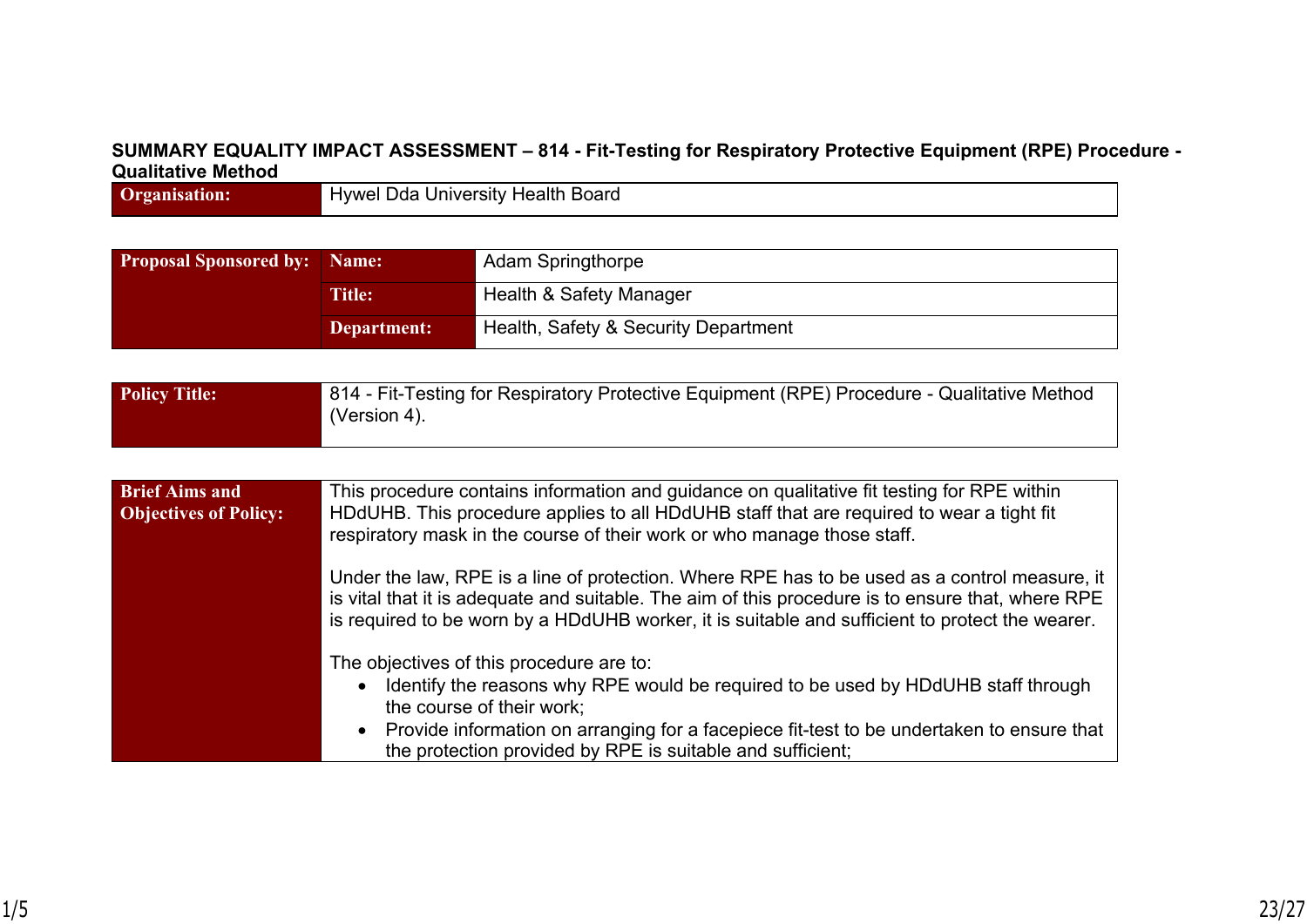| • Supply useful information for all RPE users;<br>Detail the process for undertaking facepiece fit-testing (for fit-testers). |
|-------------------------------------------------------------------------------------------------------------------------------|
|                                                                                                                               |

| <b>Was the decision</b><br>reached to proceed to  | Yes                                                                                                                                                                                                                                                                                                                                                                                                                                                                    | $\textbf{No}\sqrt{}$ |  |
|---------------------------------------------------|------------------------------------------------------------------------------------------------------------------------------------------------------------------------------------------------------------------------------------------------------------------------------------------------------------------------------------------------------------------------------------------------------------------------------------------------------------------------|----------------------|--|
| <b>full Equality Impact</b><br><b>Assessment?</b> | Under the terms of this procedure, all individuals that are required to wear RPE in the course<br>of their work will receive a face-fit test to ensure that the expected level of protection is being<br>achieved, regardless of any protected characteristics, as appropriate and in accordance with<br>their particular needs.                                                                                                                                       |                      |  |
|                                                   | No evidence gathered at this stage to indicate a negative impact on any protected group(s). It<br>will be the responsibility of managers to ensure that the procedure is applied fairly and<br>equitably on an individual basis and that staff with any single or multiple protected<br>characteristics will be afforded the same opportunities and protections as those who do not<br>share any protected characteristics.                                            |                      |  |
|                                                   | A search of similar policies elsewhere indicated similar results:-<br>https://www.google.co.uk/search?source=hp&ei=ped3XLalAbKelwTNmlm4DA&q=Fit-<br>Testing+for+Respiratory+Protective+Equipment+%28RPE%29+Procedure+NHS+Equality+Impact+Ass<br>essment&btnK=Google+Search&oq=Fit-<br>Testing+for+Respiratory+Protective+Equipment+%28RPE%29+Procedure+NHS+Equality+Impact+Ass<br>essment&gs l=psy-ab.31991.19543219879.00.86.2668.4002j1gws-<br>wiz033i10.CN7oclcd7eo |                      |  |
| If no, are there any                              | Yes $\sqrt{ }$                                                                                                                                                                                                                                                                                                                                                                                                                                                         | N <sub>0</sub>       |  |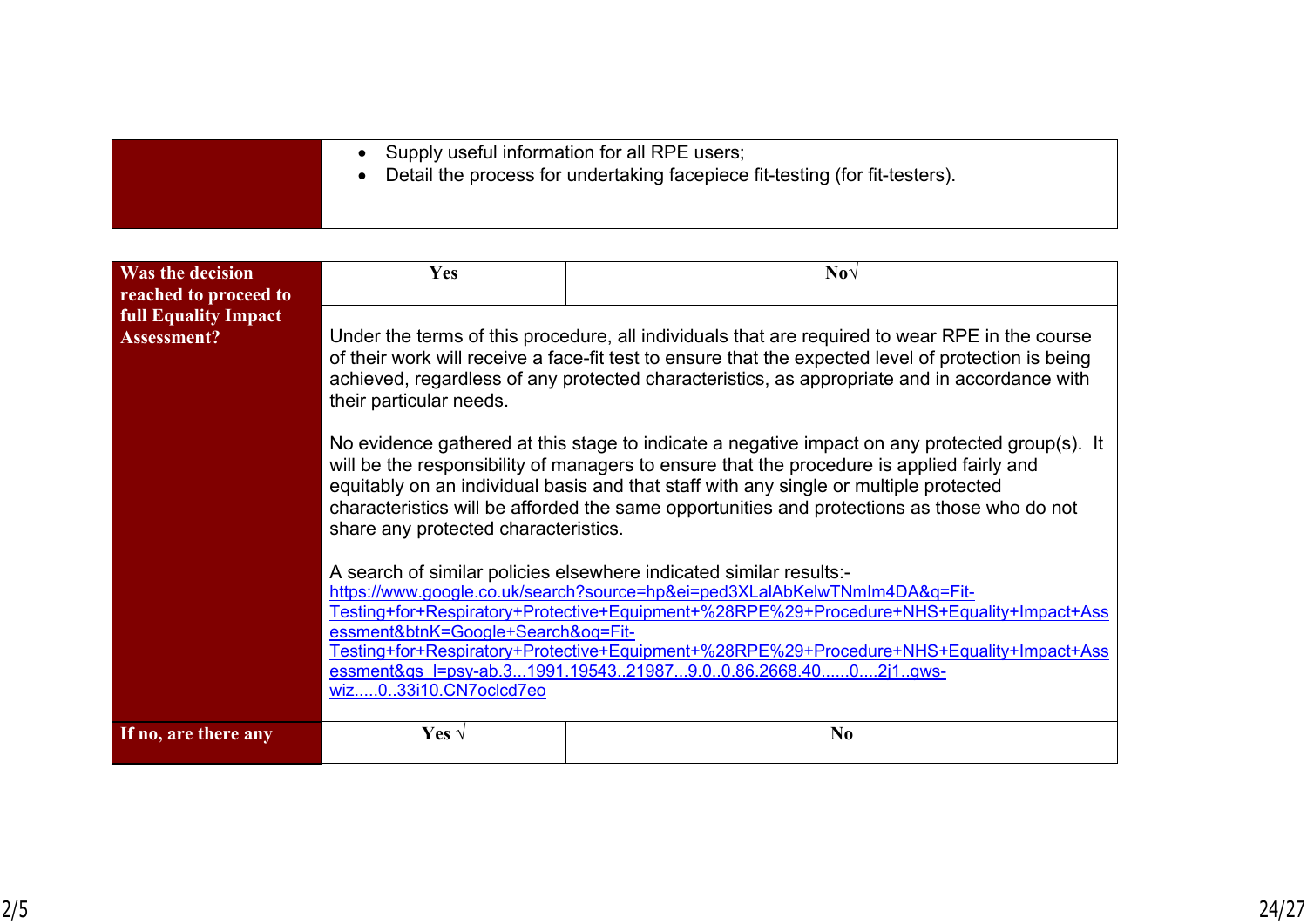| Some individual staff members may be unable to be successfully fit-tested with a tight<br>$\bullet$                                                                                                                                                                                                                                                                                                                                                                                                                                         | It should be noted that: |  |  |
|---------------------------------------------------------------------------------------------------------------------------------------------------------------------------------------------------------------------------------------------------------------------------------------------------------------------------------------------------------------------------------------------------------------------------------------------------------------------------------------------------------------------------------------------|--------------------------|--|--|
| fit mask. In most cases the provision of a Powered Air Purifying Respirator (PAPR)<br>system or temporary redeployment can be accommodated.<br>Staff wearing masks may cause additional communication problems especially to those<br>$\bullet$<br>patients with existing communication/language difficulties – in such cases a Powered<br>Air Purifying Respirator (PAPR) system may be beneficial as it offers full facial vision.<br>Staff wearing RPE for long periods may result in additional anxiety for some patients.<br>$\bullet$ |                          |  |  |

| <b>Is the Policy Lawful?</b> | Y es | This Procedure complies with relevant health and safety |
|------------------------------|------|---------------------------------------------------------|
|                              |      | legislation.                                            |

| Will the Policy be<br>adopted? | Yes |                                                                  |
|--------------------------------|-----|------------------------------------------------------------------|
|                                |     | If no, please record the reason and any further action required: |
|                                |     |                                                                  |

| Are monitoring<br>arrangements in place? | Yes           |                                                                                                                                                                                         |
|------------------------------------------|---------------|-----------------------------------------------------------------------------------------------------------------------------------------------------------------------------------------|
|                                          | action taken. | Any complaints received regarding the implementation of the Procedure around issues of<br>equality and diversity will be addressed appropriately on an individual basis and appropriate |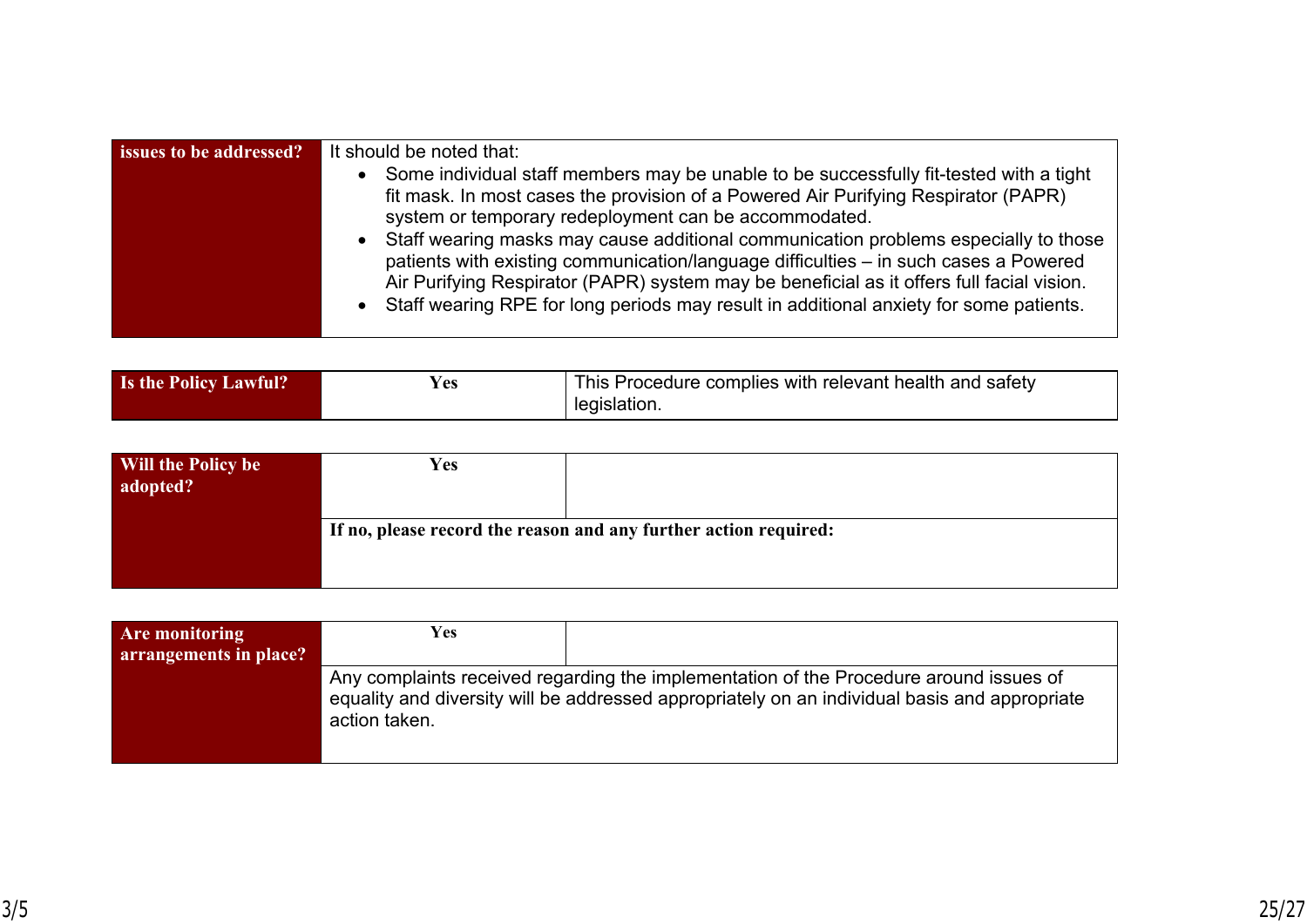| Who is the Lead<br>Officer?   | Name:                                                   | <b>Adam Springthorpe</b>             |  |
|-------------------------------|---------------------------------------------------------|--------------------------------------|--|
|                               | <b>Title:</b>                                           | Health & Safety Manager              |  |
|                               | Department:                                             | Health, Safety & Security Department |  |
| <b>Review Date of Policy:</b> | The procedure will be reviewed on a three-yearly basis. |                                      |  |

| <b>Signature of all parties:</b> | <b>Name</b>          | <b>Title</b>                                                                       | <b>Signature</b>   |
|----------------------------------|----------------------|------------------------------------------------------------------------------------|--------------------|
|                                  | Adam<br>Springthorpe | Health & Safety<br>Manager                                                         | 28th February 2019 |
|                                  | Jackie Hooper        | <b>Senior Equality</b><br>and Diversity<br>Officer, Strategy,<br>Policy and Advice | 11th March 2019    |
|                                  | Adam<br>Springthorpe | Health & Safety<br>Manager                                                         | 28th March 2022    |
|                                  | <b>Alan Winter</b>   | Senior Diversity &<br><b>Inclusion Officer</b>                                     | 30/3/2022          |
|                                  |                      |                                                                                    |                    |